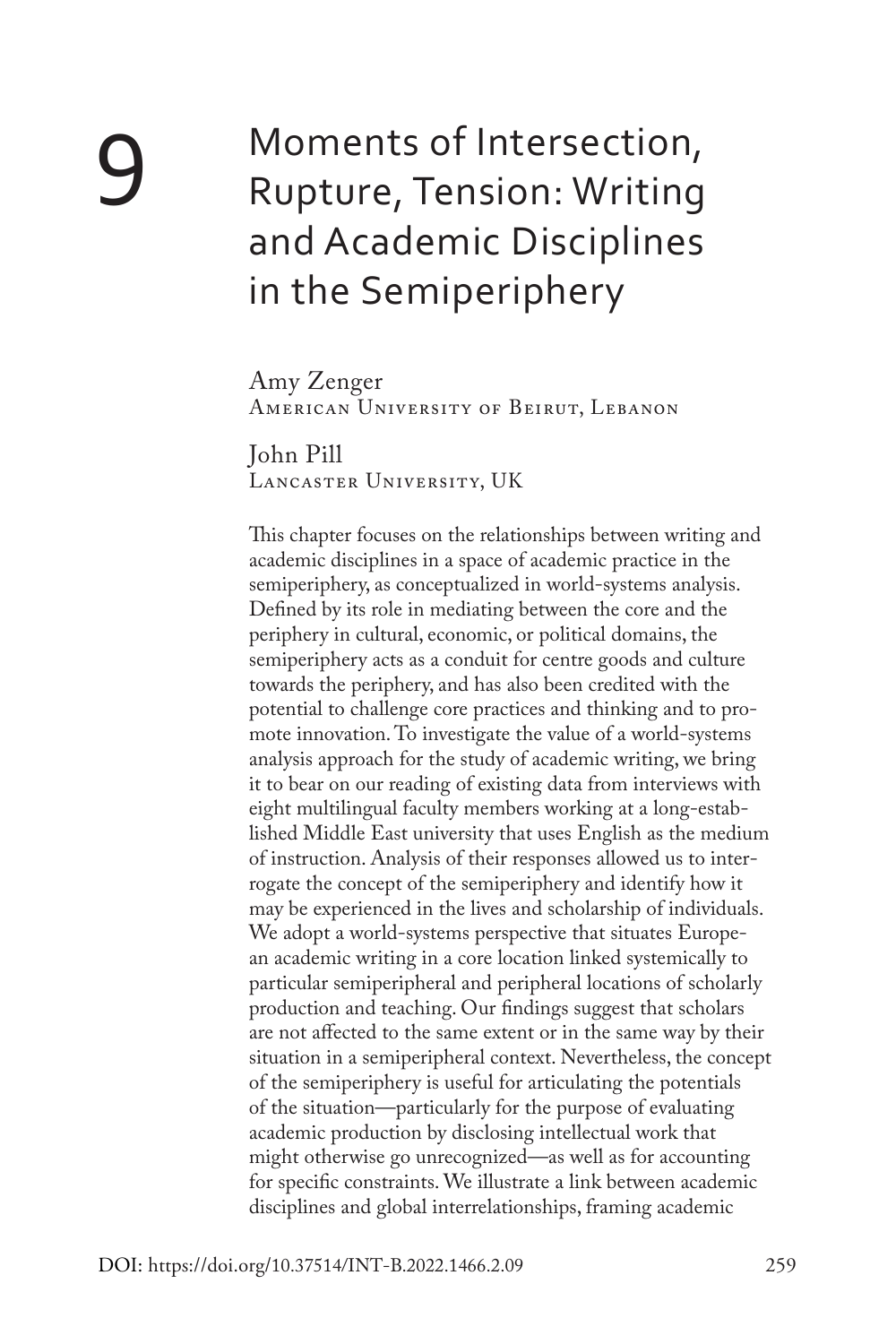Zenger and Pill

writing as a performance that can both enable participation in an academic field and work to contest disciplinary norms or boundaries.

Writing studies and language studies scholars have long been interested in the role writing plays in constituting academic disciplines. Histories of how academic disciplines developed (Bazerman & Paradis, 1991; Russell, 2002), models of how disciplinarity works (Flowerdew & Costley, 2017; Gere et al., 2015; Prior, 1998, 2009), and scholars' observations of how writing is called upon to enact the work of a discipline (Tusting & Barton, 2016) all inform writing programme design and approaches to teaching undergraduate and, more pertinently, graduate student writing. Gere et al. (2015) note a distinction between disciplines as epistemological forms, governing knowledge creation and dissemination, and disciplines as institutional forms, most often university departments, that exert power over disciplines in terms of employing and promoting scholars, maintaining curricula, and mentoring new scholars. Disciplines are also represented in dynamic terms, as complex networks that are open to interactions with other fields while also being anchored in their fundamental concepts and approaches (Prior, 1998, 2009; Thaiss & Zawacki, 2006). Tusting and Barton (2016) study how managerial strategies shape disciplinary writing practices of scholars in the UK. Similarly, in this chapter, we consider how sociohistorical factors shape the practices of writers in a semiperipheral context.

Our study derives from a project designed to promote conversations and develop local understandings about academic writing in one institution, a university in the Middle East at which English is the predominant medium of instruction and communication within a broader multilingual environment. By representing the work of successful multilingual scholars at this university in their own words, we aim, in the broader project, to highlight for students and faculty the strengths of multilingual writers as they navigate teaching, research, and publishing in their disciplines across languages, across socio-political contexts, and across academic and public audiences. In this chapter, we consider how individual experiences of scholars as reported to us appear to be shaped by or to engage with an assumed position of the institution within a core-periphery framework. The framework we use comes from world-systems analysis, which was first put forward in the 1970s by the sociologist Immanuel Wallerstein and has since been taken up by researchers in a wide number of fields (e.g., sociology, politics, economics; see Babones & Chase-Dunn, 2012). The approach proposes three fundamental categories, none of which is meaningful in and of itself, but all of which are significant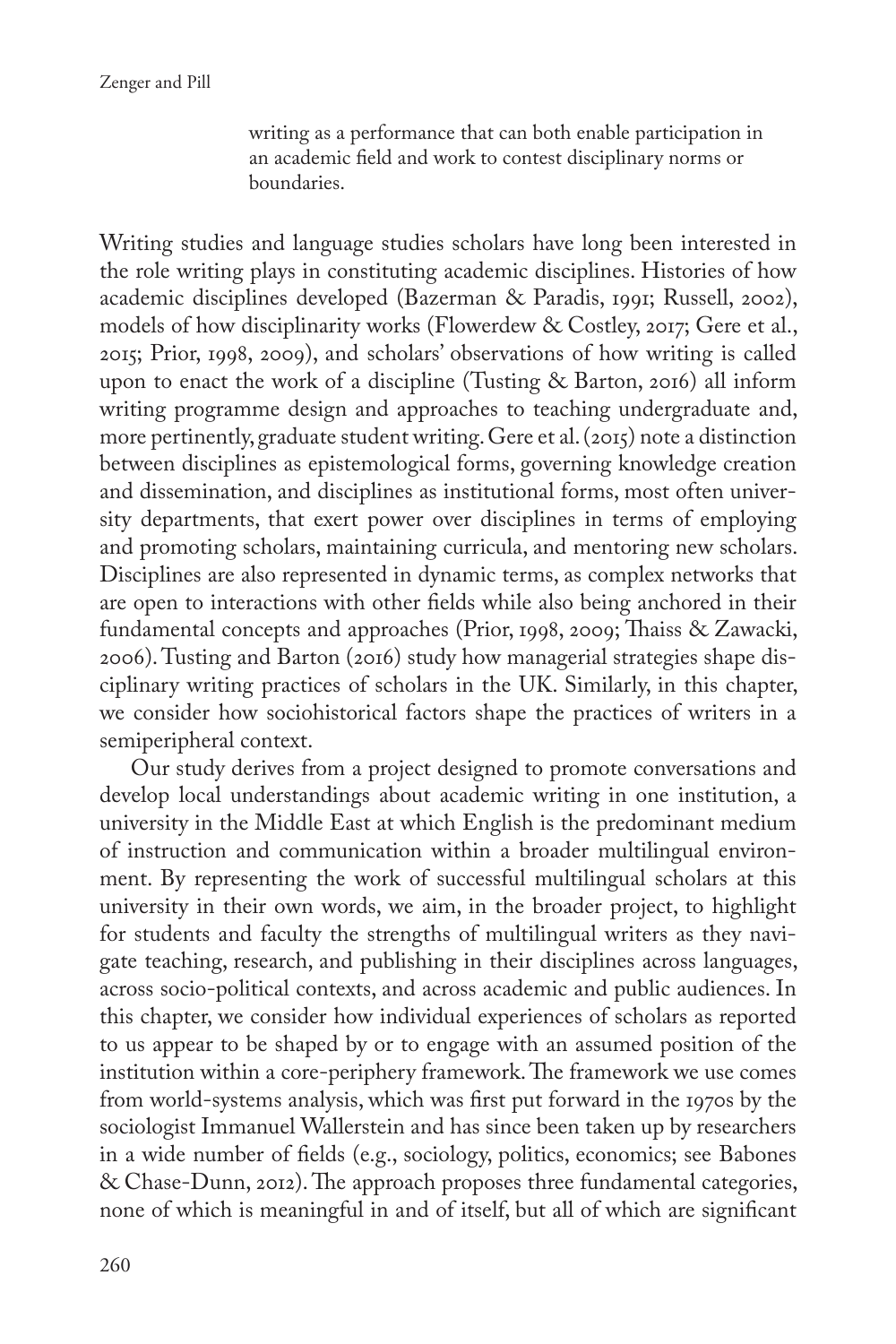because of their relationships to each other: core, periphery, and semiperiphery. Positing the university in our study as a semiperipheral space, we interrogate the concept of the semiperiphery as an analytical tool to help understand disciplinary writing and its teaching in this institution.

In the sections that follow, we present an overview of world-systems analysis, focusing on the category of the semiperiphery, describe the institutional context and our broader research project, offer evidence presented through individual interviews with faculty members, and discuss what we learn from considering our data through this lens.

## World-Systems Analysis and the Semiperiphery

Immanuel Wallerstein characterizes world-systems analysis as a "knowledge revolution"—a challenge to the accepted ways that knowledge has been categorized (Wallerstein, 2012, p. 517). In the mid-twentieth century, he began developing his interpretive approach as a framework to coherently address his concerns, namely: "concern with the unit of analysis, concern with social temporalities, and concern with the barriers that had been erected between different social science disciplines" (Wallerstein, 2004, p. 16). Wallerstein's approach questions the boundaries of disciplinary formations that emerged in the nineteenth century and proliferated, especially the division that emerged between the arts and the sciences. Our current academic disciplines developed primarily in universities in Germany, France, the United Kingdom, and the United States, evolving within and closely tied to the long historical period associated with the development of the capitalist system. Rejecting nation-state borders as the primary spatial unit of analysis, the approach proposes instead a broader multi-state world-system to argue that features of core or periphery are not inherent, but rather derive from their positions within a system of political, economic, and sociocultural relationships. Wallerstein is careful to note that in this usage, world-system does not imply *the* world; rather it points to *a*  world—a set of locations that are connected through and defined by systematic relationships (2012). As Wallerstein (2004) stresses, "In world-systems analysis, core-periphery is a *relational* concept, not a pair of terms that are reified, that is, have separate essential meanings" (p. 17). In temporal terms, drawing on the work of *annales* historians, world-systems analysis rejects the event as a unit of political and social analysis in favour of developments of much more extended duration—not so extended, however, as to become, in effect, universal laws.

Wallerstein's approach, like other core-periphery theories, allows him to address inequalities but also avoid representing nation-states and sociocul-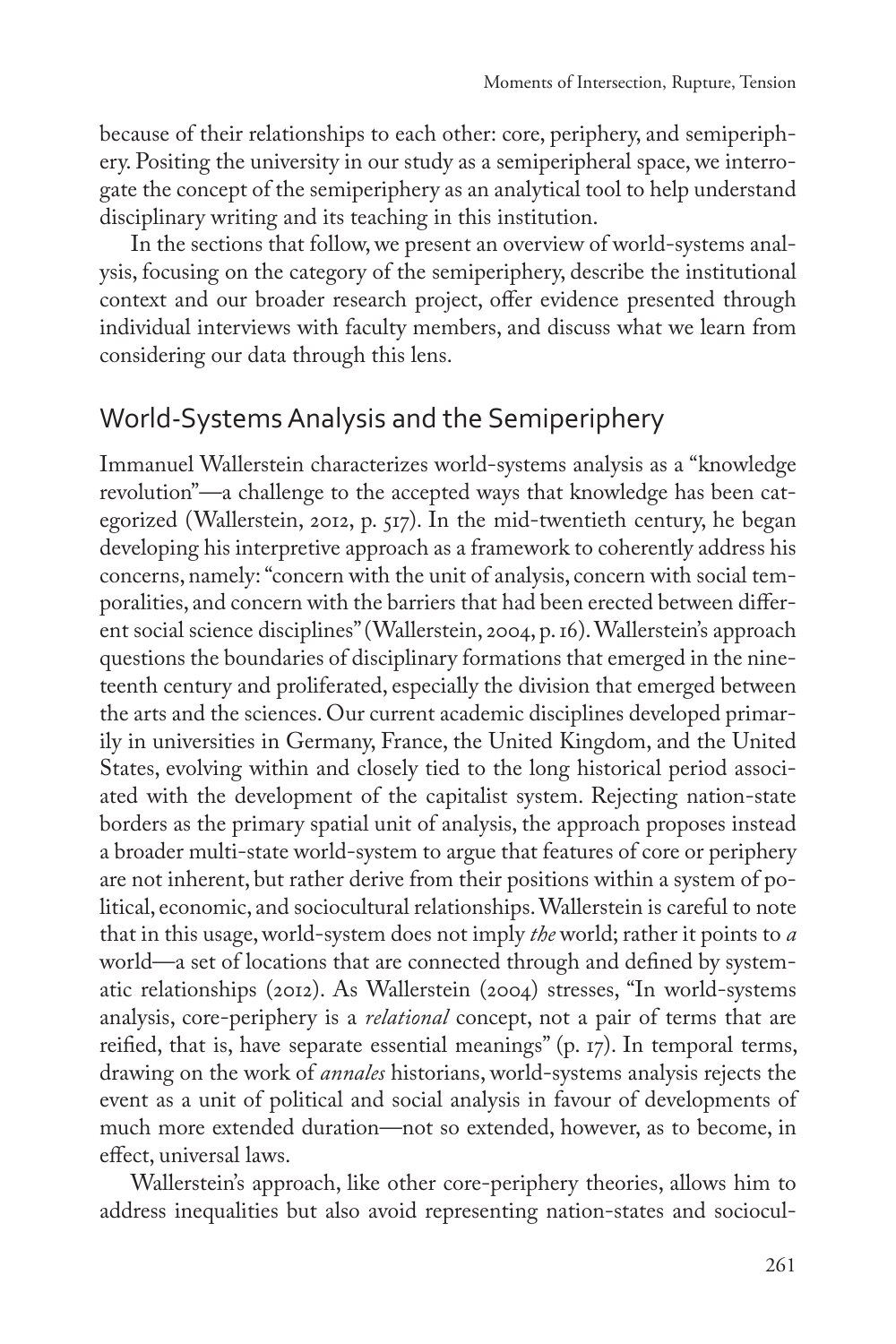tural phenomena in absolute terms. For example, he argues that underdevelopment must be understood "not as an original state, the responsibility for which lay within the countries that were underdeveloped, but as the consequence of historical capitalism" (Wallerstein, 2004, p. 12).

While the intervention represented by world-systems analysis can be readily understood as applicable to social and political disciplines, Wallerstein argues that this analytical approach is relevant for all domains of knowledge. Writing about the humanistic disciplines specifically, he says:

The world in which we are living is, I contend, a capitalist world economy. It has its history, its structure, its contradictions, its prospects. I try to study this directly. Others study it implicitly. I think it might help us all if the latter reflected more openly on what it is they are really doing. . . . [All disciplines tell us about] the world in which we are living now. (2011, p. 226)

In research on writing, core-periphery studies take a broad, structural perspective of academic practices in order to understand forces that shape inequalities in the material resources available and in practices such as peer review for publication, criteria for promotion and tenure evaluations, and resources available for travel, research, and teaching. Studies adopting these perspectives have considered publication practices, language choice (English as a lingua franca as opposed to local languages), and rhetorical styles (Canagarajah, 2002; Lillis & Curry, 2010). Karen Bennett (2014) focuses on the idea of the semiperiphery for an edited collection about academic writing in Europe, specifically in areas she presents as semiperipheral in relation to other parts of Europe. In her introduction, Bennett notes that universities in the semiperiphery perform boundary work between the core or centre and the periphery, frequently acting as "buffer zones" and "conduits for knowledge flows emanating from the centre" to serve institutions and people in more peripheral locations (p. 3). Given that universities in the semiperiphery often depend on centre institutions for funding and serve to translate knowledge from the core to the periphery, they can be portrayed as derivative. Bennett counters this perception, however, by arguing that the semiperiphery is more aptly described as "a place of tension . . . effervescent with possibilities, allowing dominant attitudes to be challenged and new paradigms to arise in a way that would be unthinkable in centre countries" (2014, p. 7). She argues that the semiperiphery plays an important role in the global university system.

While Bennett's (2014) volume considers locations on the edges of Europe as semiperipheral, the current study moves beyond the continental border to the eastern coast of the Mediterranean Sea. Prompted by Bennett's claim for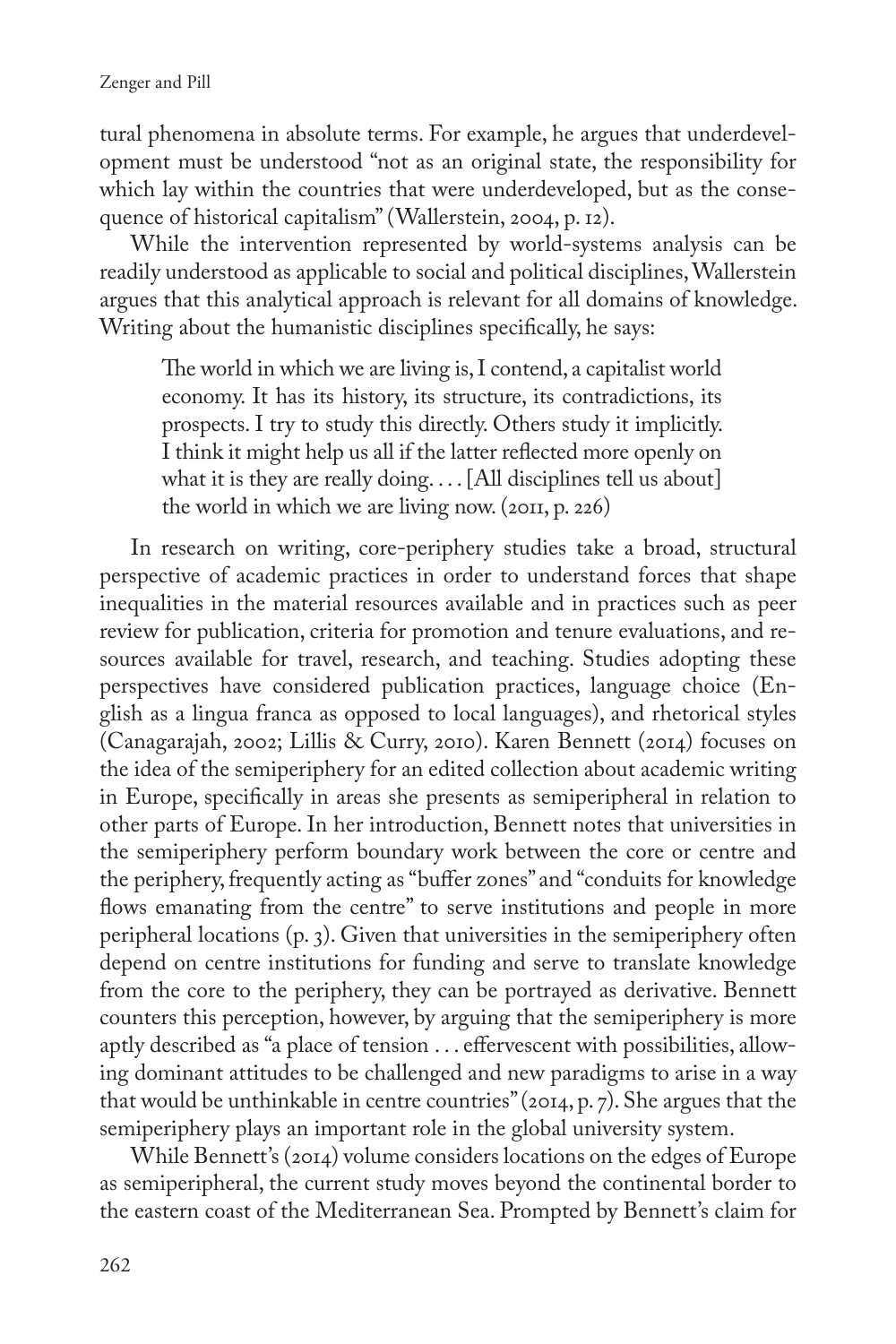the value of semiperipheral contexts and aware of our own observation of creativity and dynamic tension in the stories related in our research data by academics at a university in Lebanon, we looked in our data specifically for reference to the concerns of the semiperiphery.

# Context of the Study

The Syrian Protestant College was founded in Beirut in 1866 by missionaries from the United States. Initially the language used in teaching was Arabic but in the late 1870s English was chosen as the medium of instruction. The institution became the American University of Beirut (AUB) in 1920, when its proselytizing mission ended (Anderson, 2011). Women were accepted as students at AUB from 1922. The university now follows the American liberal arts model of higher education and is accredited in the United States by the Middle States Commission on Higher Education. The university's mission is "to provide excellence in education, to participate in the advancement of knowledge through research, and to serve the peoples of the Middle East and beyond" (American University of Beirut, 2019, p. 5). It is a private university with about 9,000 students representing 89 countries; 78 percent of the student body has Lebanese citizenship (American University of Beirut, 2019). The over 900 full-time faculty members are a similarly international group. Many AUB faculty members of Lebanese origin have earned postgraduate qualifications at North American or European universities and subsequently taken up academic posts at the university.

In a history of AUB, Anderson (2011) describes how the university "has stood at a vital intersection between a rapidly changing American missionary and educational project in the Middle East and a dynamic quest for Arab national identity and empowerment" (p. 2). The history sets out to show how students "used both of these American and Arab elements to help make the school not only an American institution but also one *of* the Arab world and *of* Beirut, as the very name, the American University of Beirut, indicates" (Anderson, 2011, p. 3). This perspective explicitly sets up the institution as mediating between educational and cultural worlds or, we suggest, as being situated in the semiperiphery. The civil war in Lebanon (1975–1990) had catastrophic effects for the country as a whole and the university, and the subsequent process of rebuilding has been gradual. Academic tenure, which was suspended during the war, is currently being reinstated, and AUB is actively seeking to raise its international standing as a research university. As our interviews show, these goals have an impact on faculty members, as the university looks towards the core and to matching the standards and expectations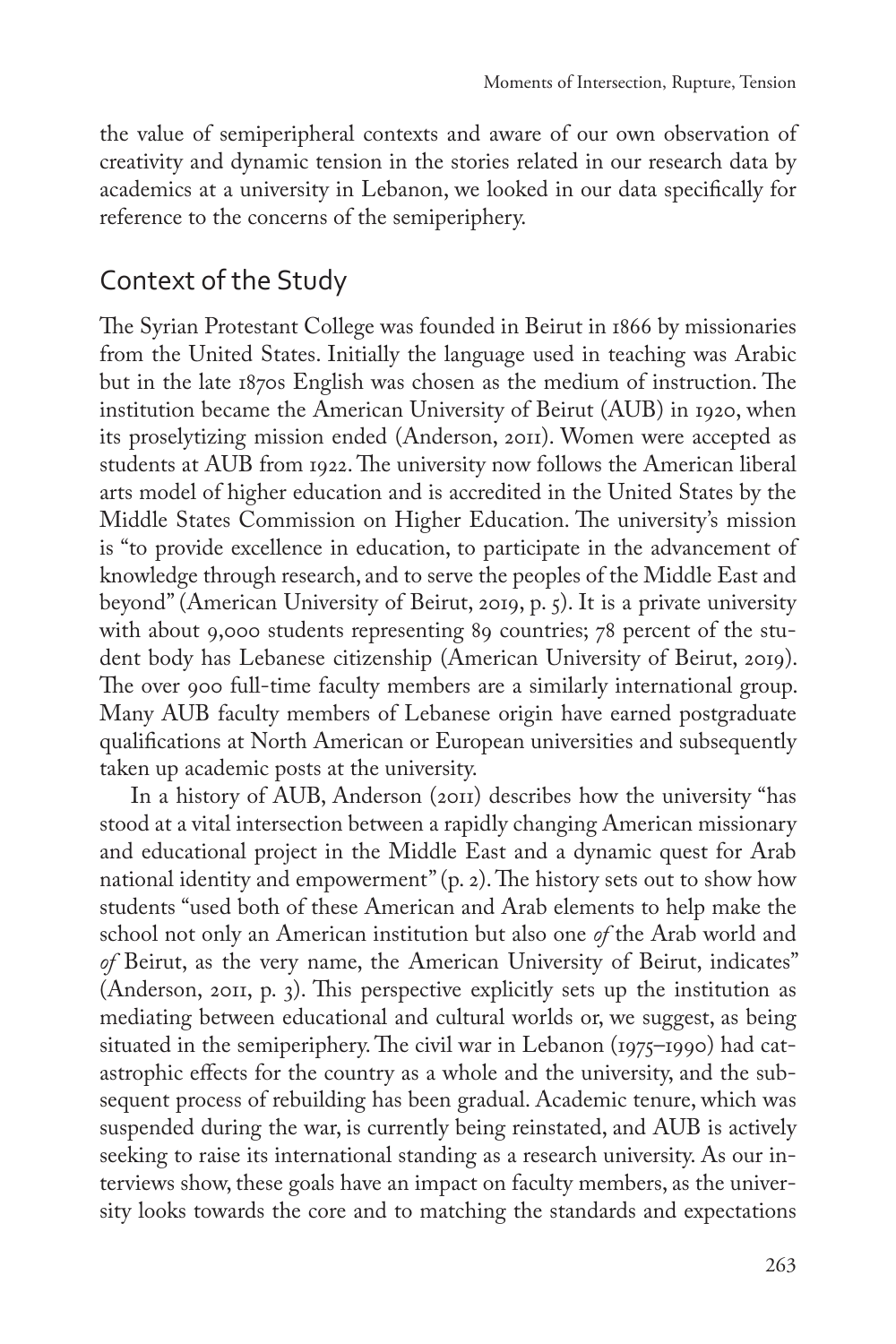set by universities in the United States deemed to be comparable with AUB concerning, for example, the types of research and publication that are valued in applications for promotion and tenure.<sup>1</sup>

The university expresses characteristics of its home country. Lebanon can be described as a multilingual society, where Arabic, the official language, is widely supplemented by English and French in everyday life. Patterns of language use are complex and vary according to domain. For example, Arabic is the preferred language of political discussion, while text messaging often uses a mixture of Lebanese Arabic, English, and Arabizi, that is, Arabic written using Latin script (Esseili, 2017). In the school system, the official requirement is that mathematics and science are taught in English or French while other subjects are taught in Arabic. (For discussion of the language use in science classes at Lebanese schools, see Salloum & BouJaoude, 2020.) Unofficially, further subjects are likely to be taught in English or French, particularly in private schools, thus reducing the amount of education students receive in Arabic (Orr & Annous, 2018). Lebanon's ties with the French language are demonstrated through its membership of the Organisation internationale de la francophonie ([https://www.francophonie.org/\)](https://www.francophonie.org/).

Researchers writing about the current linguistic situation in Lebanon are likely to refer to the country's geographical location between the Middle East and Europe (the Western world) and to the historical relationships arising from this, from ancient Phoenician commerce around the Mediterranean Sea to the French mandate in the interwar period; they will also refer to economic and pragmatic reasons for Lebanese to know several languages, namely, to facilitate trade and to gain employment within and outside Lebanon (see, e.g., Esseili, 2017; Shaaban, 2017). Some scholars take a critical approach, for example, about the "linguistic imperialism" demonstrated in the growth of English as a medium of instruction in Lebanese schools (Orr & Annous, 2018).

In this section, we have presented a view of AUB as an institution and of its wider context in Lebanon. In our opinion, this view demonstrates characteristics of the semiperiphery: The name of the institution itself indicates its allegiances, first to an American model of higher education taught in English—a model drawn from a core country for use elsewhere (cf. other institutions named "American University" around the world), and second to Beirut, a city widely seen historically and in current times as a cultural and economic intersection between East and West. The mission of the "American

<sup>1</sup> Our data were collected before the financial, economic, political and social crises in Lebanon in 2019–2020 and the explosion of 4 August 2020, which caused great damage to Beirut and her people. The full consequences of these major disruptions are not yet apparent.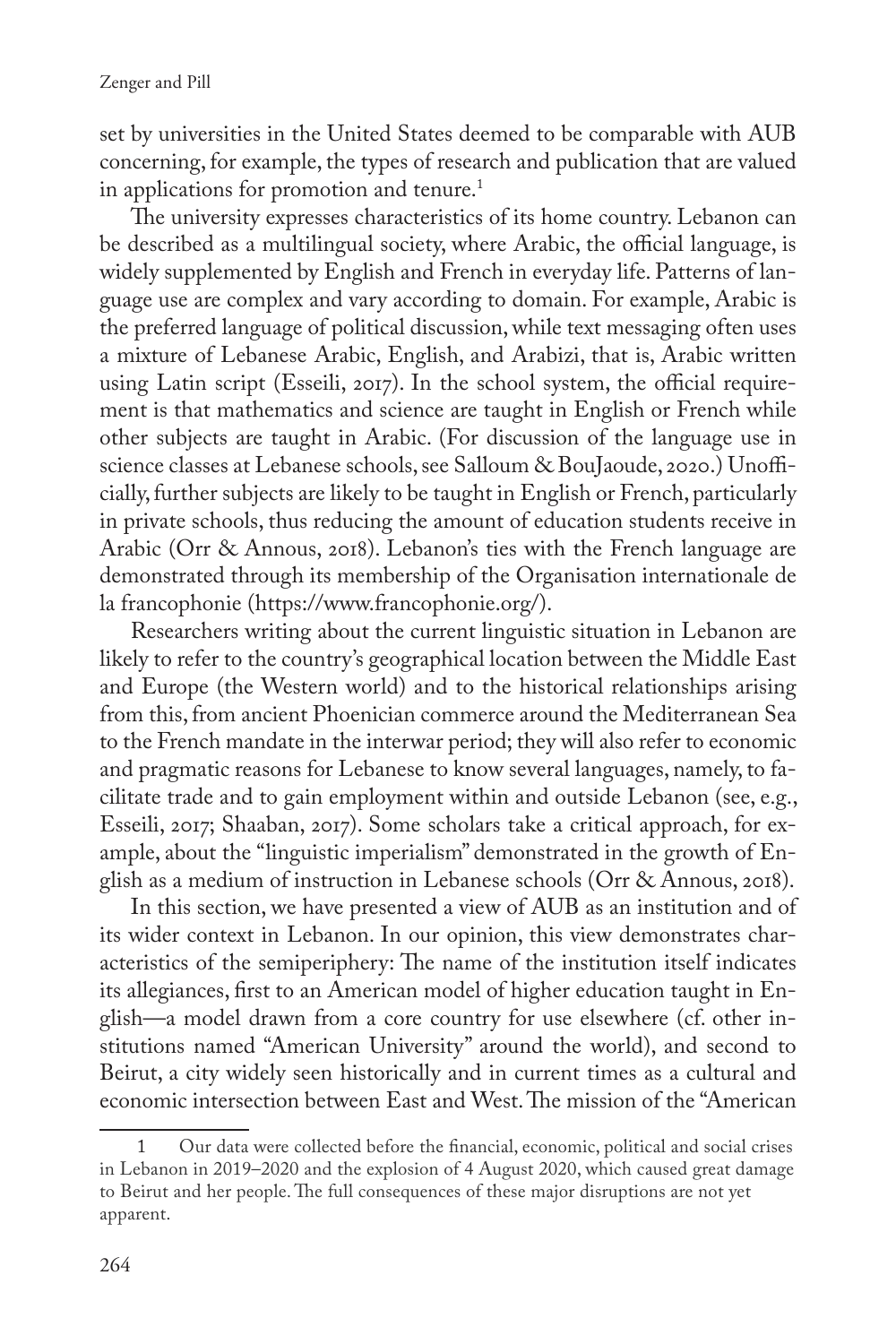University" to "serve the peoples of the Middle East" situates the institution in the mediating role ascribed to the semiperiphery. Having made the claim that AUB is a promising context for an investigation of the concept, we now proceed to see how individual faculty members at AUB represent themselves and their disciplines in terms of the constraints and affordances of the semiperiphery as posited by Bennett (2014).

# Methodology

The aims of the research project were broader than may be apparent from the data presented in this chapter. We wanted to collect individual literacy narratives from multilingual faculty members at AUB to investigate their views on how they developed their own language and writing abilities to perform at a high level in their academic disciplines. We believed this would at the same time shed light on disciplinary and institutional writing practices. To share this insight, we aimed to report on the language learning and writing strategies of multilingual language users identified by the participants (the current paper is one part of this project) and to present these findings in an easily accessible format as a resource for reflection, discussion and (self-)development in the AUB academic community and beyond. Our specific intention was to create a website containing edited video clips drawn from the interviews with our participants along with notes to prompt viewers—undergraduates, graduate students and faculty members at AUB and elsewhere—to relate their own practices and goals to the views and experience shared by successful academics who they might recognize at the university and who perhaps had a similar background to their own.2 Therefore, the study was not designed specifically to interrogate the notion of the semiperiphery. Nevertheless, when we were introduced to the concept in Bennett's (2014) edited volume, we anticipated that it would be productive to consider our data from this perspective.

Ethics approval for the study was given by the university. Members of the AUB faculty were invited to take part in the study as a convenience sample. We asked multilingual academics whose first language was not English and sought to represent a variety of disciplinary areas and a range of research and teaching experience in these disciplines. We also sought a gender balance. Participants had to agree to being video-recorded and to allow an edited version of this recording, including their name, to be published on a freely accessible web page. They would be able to review the proposed video clips and ask for revisions to be made before publication.

<sup>2</sup> This project is still underway.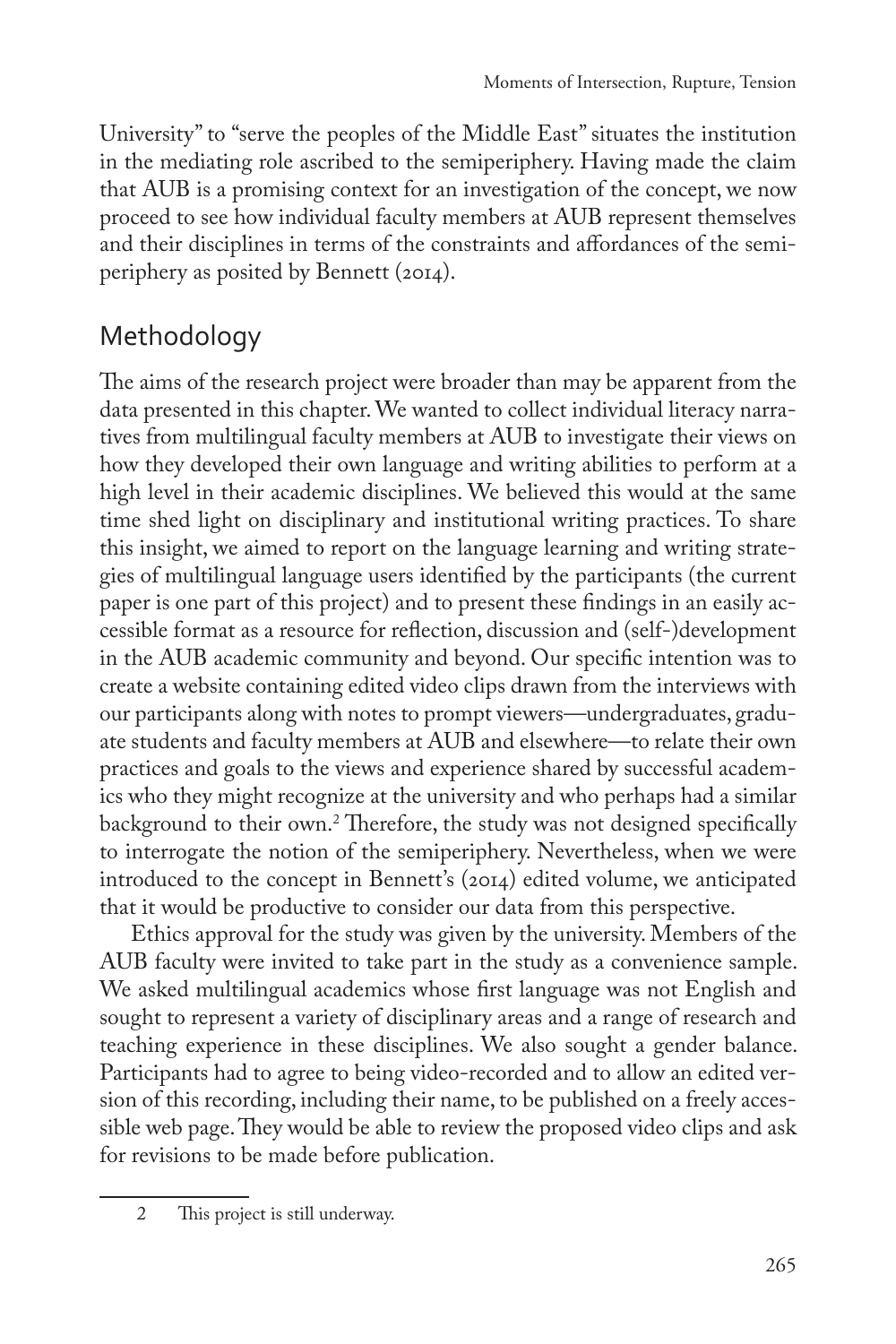Data collection was carried out in the first six months of 2017. In preparatory small-group meetings involving two or three academics and then in individual video-recorded interviews lasting an hour or more, research participants were prompted to reflect on three broad topics: the nature of writing in their academic discipline, their experiences as a multilingual scholar, and their approaches to teaching writing. As we did not want participants to feel constrained in what they spoke about, an indicative set of prompts was provided in advance of the interview rather than a more structured protocol. The interviews with our eight participants were completed in English. Transcripts were subsequently prepared and then studied and annotated by the two researchers iteratively to establish themes in the dataset.

# Scholar Interviews

We met with and interviewed eight scholars, working a range of fields: comparative literature, linguistics, ecosystems management, systems management, sociology, anthropology, biology, and education. Our participants had worked at AUB for between four and 25 years when the interviews were recorded. In this paper, we focus on interviews with four of these participants. These interviews included topics that we see as relating to issues of the semiperiphery. Content from the interviews with the other four participants is not presented, because it is not directly pertinent to our argument. However, these interviews do of course indicate that issues of the semiperiphery are not what immediately comes to mind for all academics working in our research context. In the discussion section, we consider why the contributions of the four other interviewees covered different ground. To reiterate an important point, our data were not collected originally with the intention of exploring the concept of the semiperiphery; absence in the data of content relevant to this concept is consequently unremarkable, indicating the personal nature of the interviews and the participant-led methodology employed. On these grounds, we have chosen also to present our data for each interviewee in turn rather than thematically with interviewee comments as illustration. An overarching finding in this paper is that the semiperiphery appears differently in the stories of individuals, and we believe the structure used here captures better this personal manifestation.

#### Saouma BouJaoude

Saouma BouJaoude was educated in Lebanon and the United States. He was a science major as an undergraduate at AUB and is now a professor in the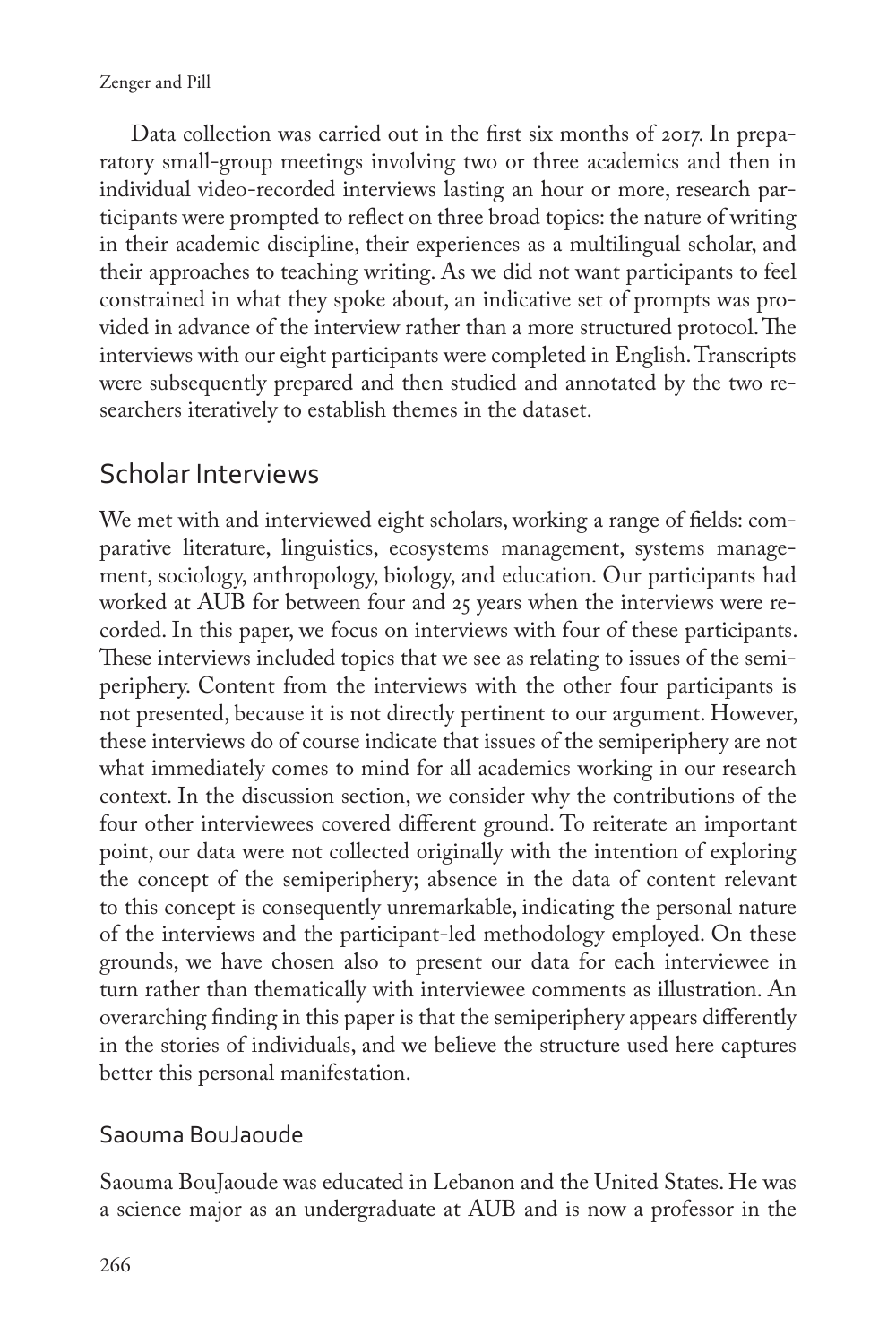university's department of education. His research considers how science is taught to children at school. BouJaoude indicates that he is aware of his location on a core-periphery continuum and that he seeks to exploit this: "AUB wants me to write in English and I want to be promoted."3 He finds the requirement to publish in English in international journals can be managed by being strategic and finding a niche. In talking about his work, he also exemplifies how those away from the perceived centre may be well placed to see differences in the traditions and behaviours of the core and therefore able to benefit from their broader perspective on the discipline.

In his interview, one of the main topics he discusses are strategies to get published and the need to be pragmatic: "since AUB wants me to publish in high-quality journals in English, therefore I have to do it . . . It can be done if you put your mind to it." BouJaoude explains the problem as he sees it and how he deals with it:

There are a lot of issues that are mature in the USA or in the UK—they have been studied and studied and studied. Whatever you do here [in Lebanon] is not going to be innovative enough to be published in a journal. You have to find a niche—a niche, which is really interesting to journals, meaningful to you, and innovative. I think this is how I describe my own decisions to do certain kinds of research here to be able to meet the requirements of the university. I started doing things related to evolution, and the reason for that is because this is a context that is different than the USA and Europe, in that we have Muslims and Christians, and therefore you can look at how students think about evolution in a very different context, but it's useful for journals in the West, because, more and more, they have diverse populations . . . So, this is an area that I decided to take and then, from there on I looked at how I can introduce language as a factor in the studies that I do, because I thought it's very useful to Lebanon, but at the same time it's giving a very different perspective. Teaching science in a multilingual context is very different from teaching science in a monolingual context.

As well as finding a topical niche—in his case, religion and cultural as-

<sup>3</sup> Because interview transcripts are not accessible to our readers, we do not mention page numbers or line numbers in our citations, but simply refer to the interview transcript as a whole. See the previous footnote.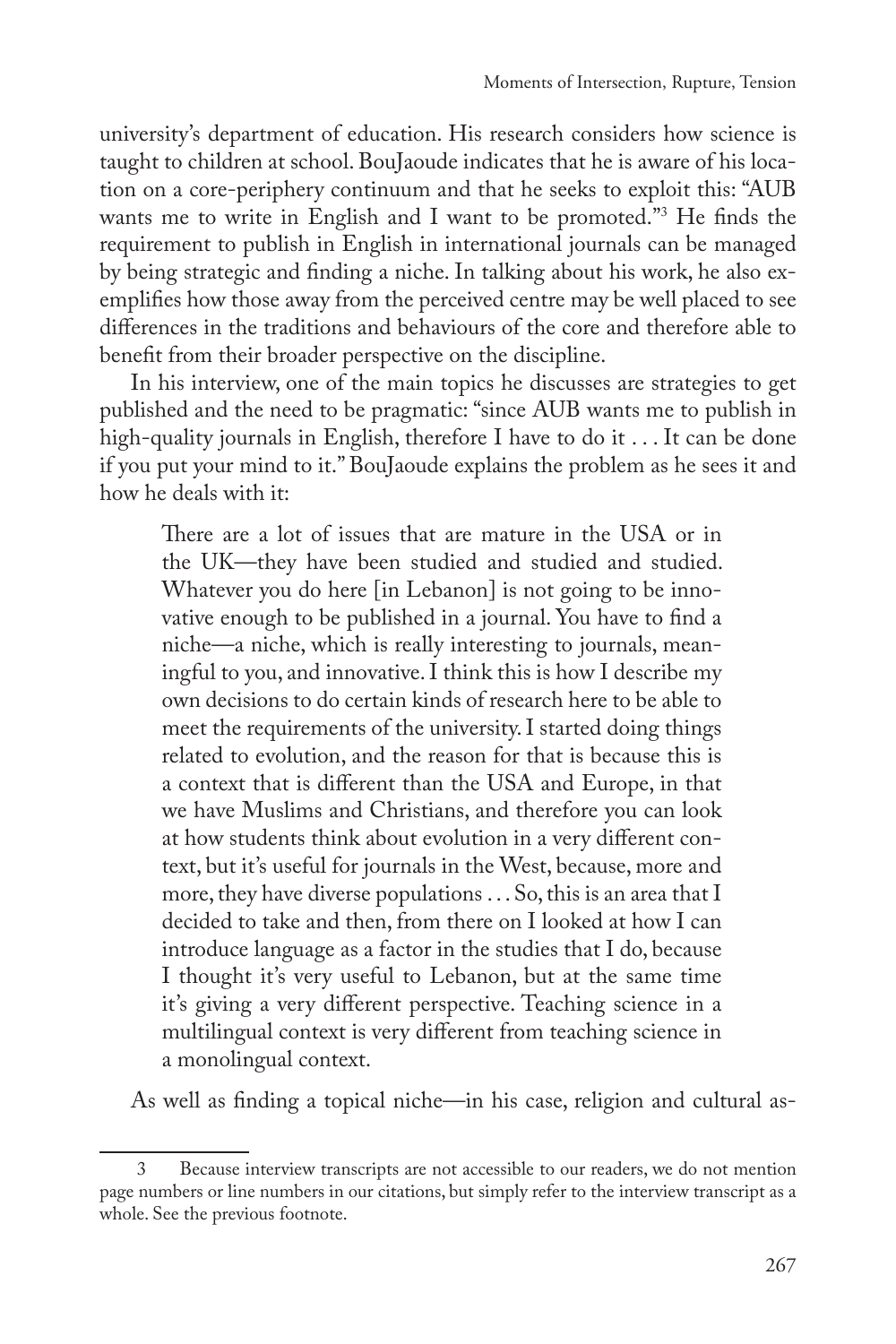pects of science education—and explicitly considering issues of language use in science classrooms, both of which are novel and interesting from a core perspective as well as having potential impact on local teaching practice in Lebanon, BouJaoude also reports seeking a methodological niche as a way to make his research attractive for publication. He gives an example of research that involved collecting quantitative and qualitative data independently from the same class of students to investigate whether the two approaches produced compatible findings.

Another major topic in BouJaoude's interview concerns his recognition of distinct cultural perspectives on research and research traditions in the discipline of education. He is aware of practices and expectations varying in different contexts, which might not be so apparent to "insiders," that is, scholars working in the core who take for granted that their "mainstream" views are ubiquitous. As a first example, BouJaoude sees his disciplinary perspective (in science education) as "Anglo-Saxon, whether it's UK [or] the US." He comments on previous collaboration with colleagues at the Université Saint-Joseph, the oldest French-oriented university in Beirut, founded in 1870, and how he found the French traditions in his field to be very different: "Even the theoretical frameworks of the French system are very different. The literature in the science education is very different." BouJaoude gives an example from a project with the Lebanese Ministry of Education to develop a trilingual (Arabic-English-French) glossary of pedagogic terminology: the French term *transposition didactique—*"how you change the science of the scientist to science that is taught in the classroom" is not found in English. He states that "the English tradition of science education is very different from France and Germany—the theories they research, sometimes there is a crossover, but it's different." He also refers to research indicating that scholars in the discipline read different journals in Europe and in the United States.

As a second, broader reflection of differences between educational traditions, BouJaoude shares his opinion on the writing skills of AUB students, noting that students "who have been in good French schools [i.e., Lebanese schools where French is the first foreign language] do much better in writing than those who come from good English schools." He attributes this variation to a lack of focus on writing in many of the schools teaching science in English (in Lebanon), where science knowledge is more often checked using multiple-choice questions than through student writing. BouJaoude discusses an area of research around *writing to learn* in science education: "when you're writing, you're expressing your ideas and communicating to an audience ... The process of writing is essential in the writing of science—science is all about critiquing and defending arguments." The processes involved in writing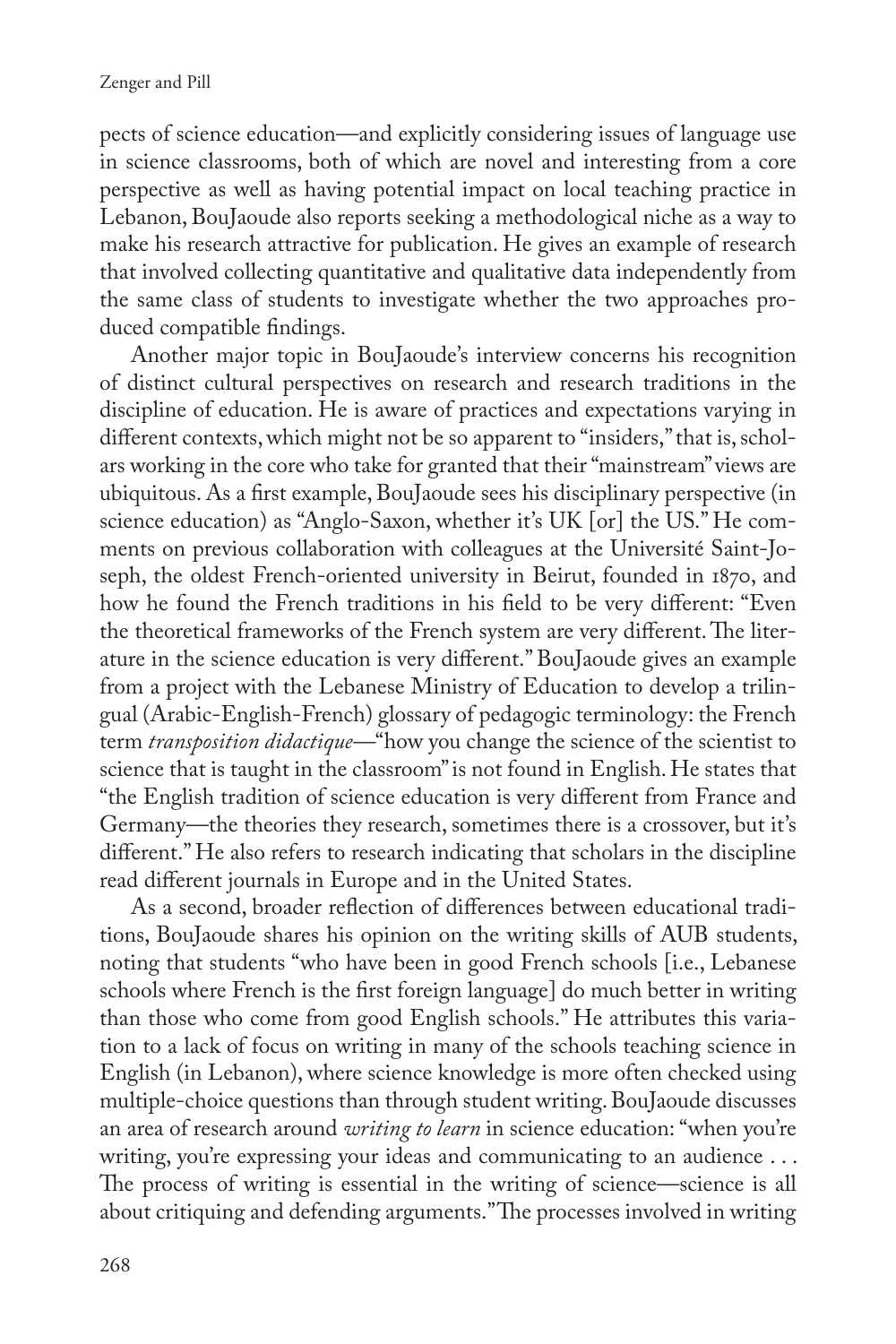promote reflection and the development of metacognitive skills to critique one's text. He explains how the French-oriented education system uses an approach he terms "analysis of documents" (*commentaire de texte*), where the teacher gives students "a document that describes something scientific and they have to analyse it and relate ideas to it" in writing. He sees experience in doing this task to give French-educated students an advantage over English-educated students.

The third example of disciplinary difference comes through BouJaoude's experience of educational consultancy work in various countries in the Middle East and North Africa. He is aware of a need to mediate between academic traditions, between the core and periphery. In terms of academic production, he notes that writing in the English and French research traditions is quite similar when compared to Arabic practice, with its more formulaic approach and literature reviews with "no integration of the research articles to come up with a gap so that you can address it." The discipline of science education itself is hardly visible in the Arab context, with few publications in any language. BouJaoude believes the prevailing view is that science research must be positivist and quantitative, which is not the case for many studies in science education, his field of expertise.

This insight into various expressions of disciplinary difference is more likely obtained by an outside observer trying to understand core-focused practices and traditions in order to engage with them. BouJaoude comments during his interview, "You had to find ways of making this meaningful."

#### Sari Hanafi

Sari Hanafi is a professor of sociology who studied engineering at Damascus University, before deciding to study sociology. He obtained his doctorate in sociology from a French programme in Cairo. His areas of research include migration issues, transitional justice, and the sociology of knowledge. His work has led him to conduct scholarship in Arabic, French, and English, making significant contributions in all these languages.

As a scholar whose research interests include knowledge production, Hanafi articulates his consciousness of his semiperipheral location as a scholar very clearly. During his interview, he recounts how this evolved over time and informs decisions he has made as a researcher, editor, and teacher. He strongly emphasizes the importance of making knowledge accessible for diverse audiences. This principle can entail translation, which in his account is a generative intellectual project in itself. He also advocates teaching disciplinary courses to graduate students in Arabic as well as English, recognizing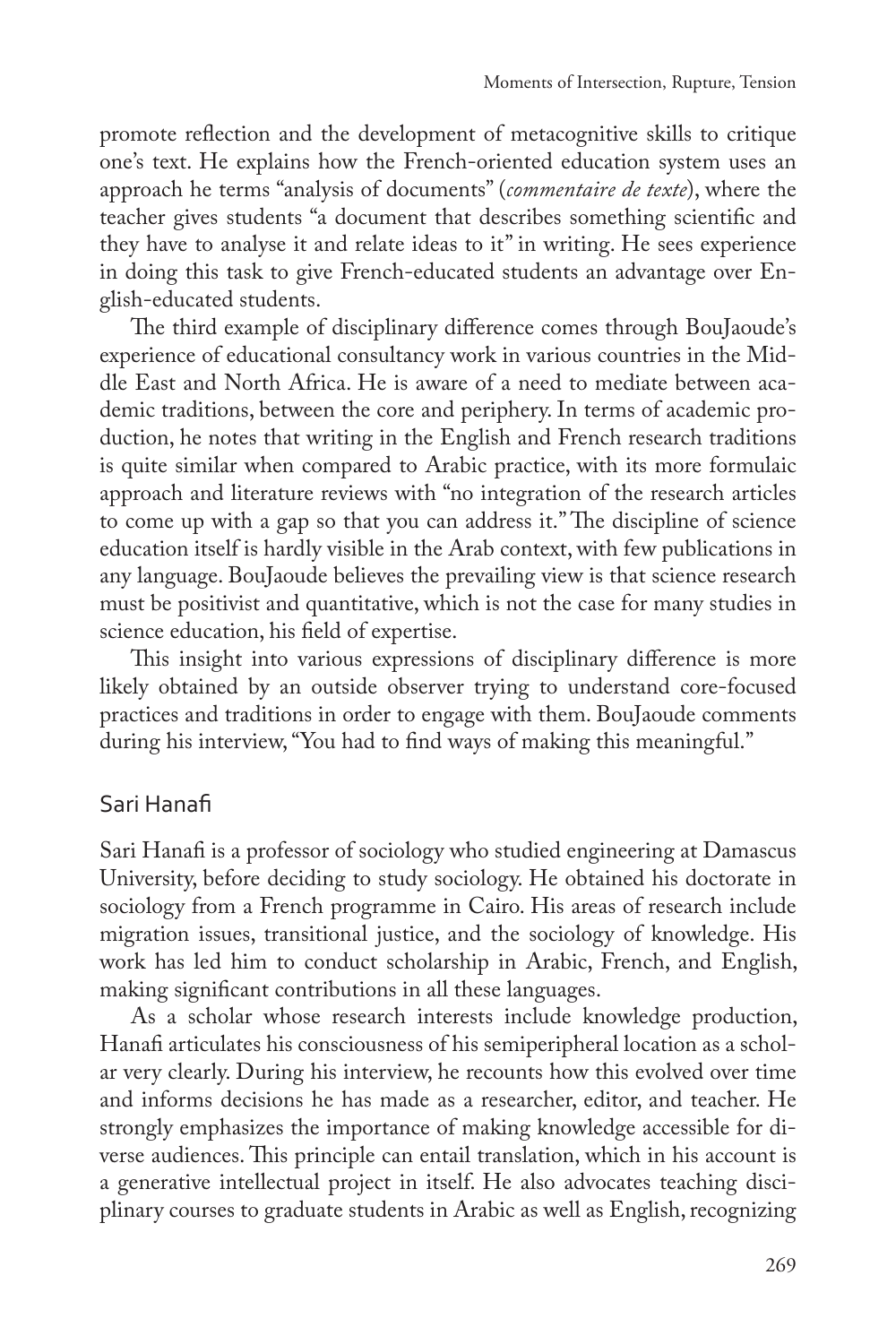the need to theorize in each language. Furthermore, Hanafi extends his willingness to engage in controversy to interventions in disciplines themselves, for example by expanding the boundaries of the literature or by challenging a core conceptualization.

Hanafi argues that "You need to publish in language accessible to people." "Social science need always to ask ourselves as scholars I mean 'knowledge for what, for whom?'" he says. In his own field, it is important to translate scholarship into Arabic because "you don't want to downplay language, vernacular language into just a fieldwork, I mean just a kind informational articles, while theory [is] kept to be taken from those who write in English or French." This is a matter that the scholarly community is not addressing enough, in his view. When he surveyed the publications produced by all faculty members at AUB over a period of three years, he found that only two out of 270 books were published in Arabic.

The process that Hanafi calls "arabizing" social science entails advocacy, translation, and instruction. As a professor, he tells his students "The whole [of] social science is to delay your value judgment . . . to [a] maximum. So, I would say the same, that handling different languages . . . is definitely an enabler of this sense of humanism, relativism, multiculturalism. That things can be said, done in different ways, I think is so enabling and refreshing and inviting for critical thinking." He advocates including elective courses in the curriculum in which students are taught social science in Arabic, so that they are not limited to learning to theorize and communicate in English.

Translation, usually from English into Arabic, requires sophistication to be able to follow the arguments precisely and at the same time use the style, terminology, and form of Arabic academic sociology. Sometimes, the translation must also navigate political consequences in the real world, as the following account about Palestinian refugee camps in Lebanon shows:

I work on different modes of governance of refugee camps and . . . I heard a very harsh criticism . . . from popular committees but also from a high-rank man in police who came to talk and he told me "If you ever use the word 'governance' in a refugee camp, I put you in the prison—Palestinians can administrate their camps but governance is something related to sovereignty, so we Lebanese we govern the camps, but they administrate the camps." . . . This guy still think[s] that "governance" only about "government" . . . and "government" related to sovereignty. So, we changed . . . the first version was "hawkama," which is "governance" of the camps, and the second version of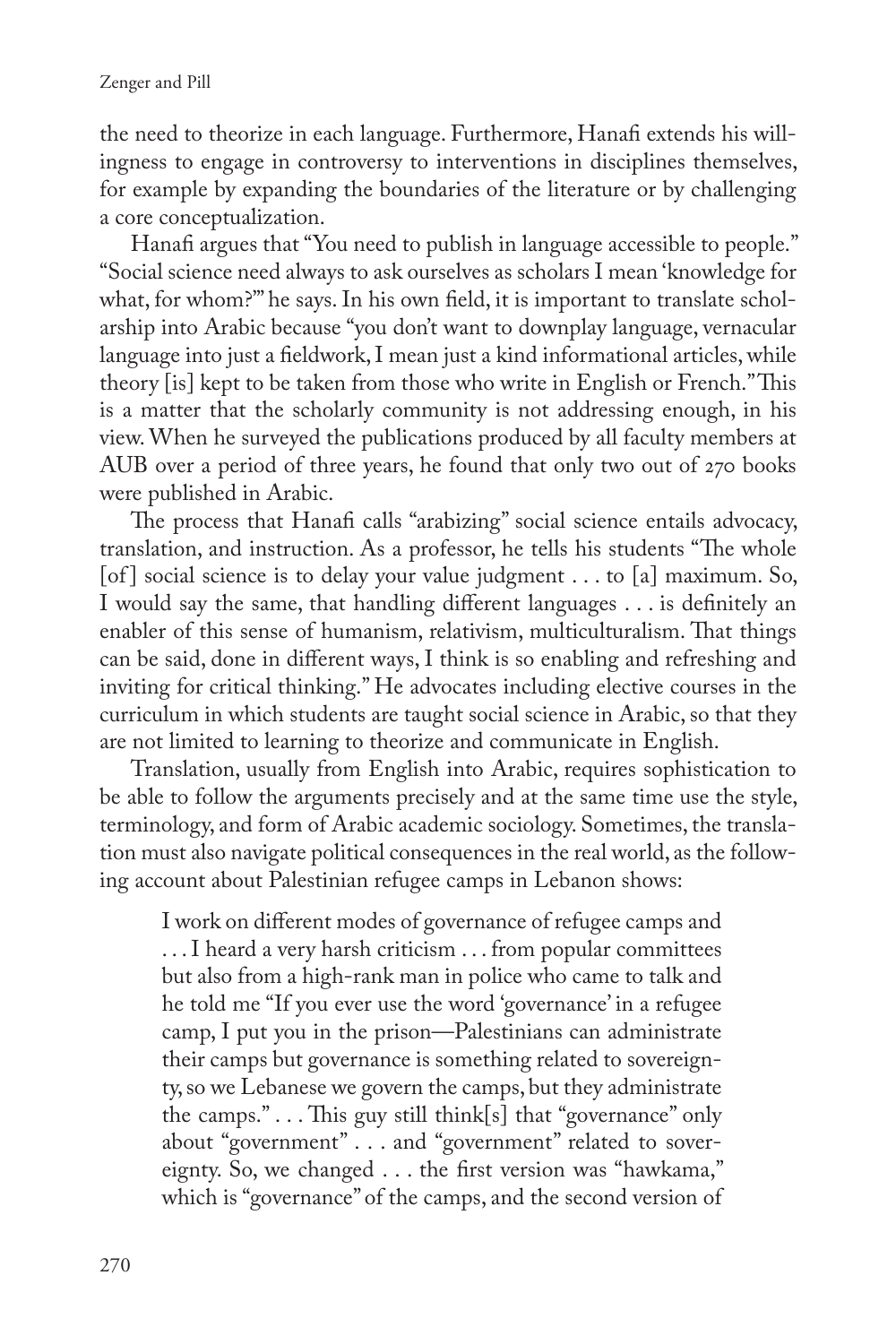this report . . . when it was published as [an] article, I changed it to "administrating camps"—"idaret al-moukhayamat" . . . just to appease the criticism of what I wrote.

In the examples he presents, Hanafi suggests translation as an important element in the production of knowledge and in performing what would in world-systems terms be identified as mediation within the system.

Hanafi's insights into writing and disciplinarity were often hard-won through experience as he navigated across disciplinary traditions and linguistic boundaries. His account of his own enculturation into academic publication is punctuated by sometimes painful experiences of being schooled by reviewers, editors, or mentors into conforming to different linguistic and disciplinary expectations. He recalls how an early mentor in sociology told him, "Look you are very stingy in words and this is the problem of your education, background as a civil engineer . . . so I want to liberate you from this." From this interaction he gained the understanding that "social science need[s] really to handle complexity of social phenomena, and complexity cannot be handled by 'yes,' 'no'." On a different occasion, a colleague removed "all the metaphors" in a presentation Hanafi had written in Arabic, explaining that they "were not scientific language." It was many years before Hanafi questioned the advice of his respected colleague and recognized that "it's a kind of symbolic violence when we say 'no, it's a fact, it's zero/one'." In another experience Hanafi shares with beginning writers, the editor of a collection contacted him about his contribution, and her first comment was: "I will take all your footnotes and put them inside of the text and take your text and put it in the footnote." She told him, "Your footnote is so important, and your text is so boring!" Hanafi says, "She noticed that every time I want to say something interesting, if you like, I got hesitant and I want to extrapolate . . . so I put it in the footnote."

Hanafi also notes that in many universities in the Arab world, students may complete a degree without having received guidance or instruction in academic writing. As editor of *Idafat: The Arab Journal of Sociology*, Hanafi grew so tired of receiving submissions with structural and stylistic weaknesses that he created a writer's guide in Arabic, drawing upon his own experiences of learning to write academic texts in sociology. He published "Common Mistakes in Sociological Writing" (2014) as an editorial and, after posting it on the website<https://www.academia.edu/>, he noted that it has been downloaded many times. The piece encourages scholars in the Arab world to feel confident in publishing.

At times, Hanafi has encountered tensions related more to disciplinary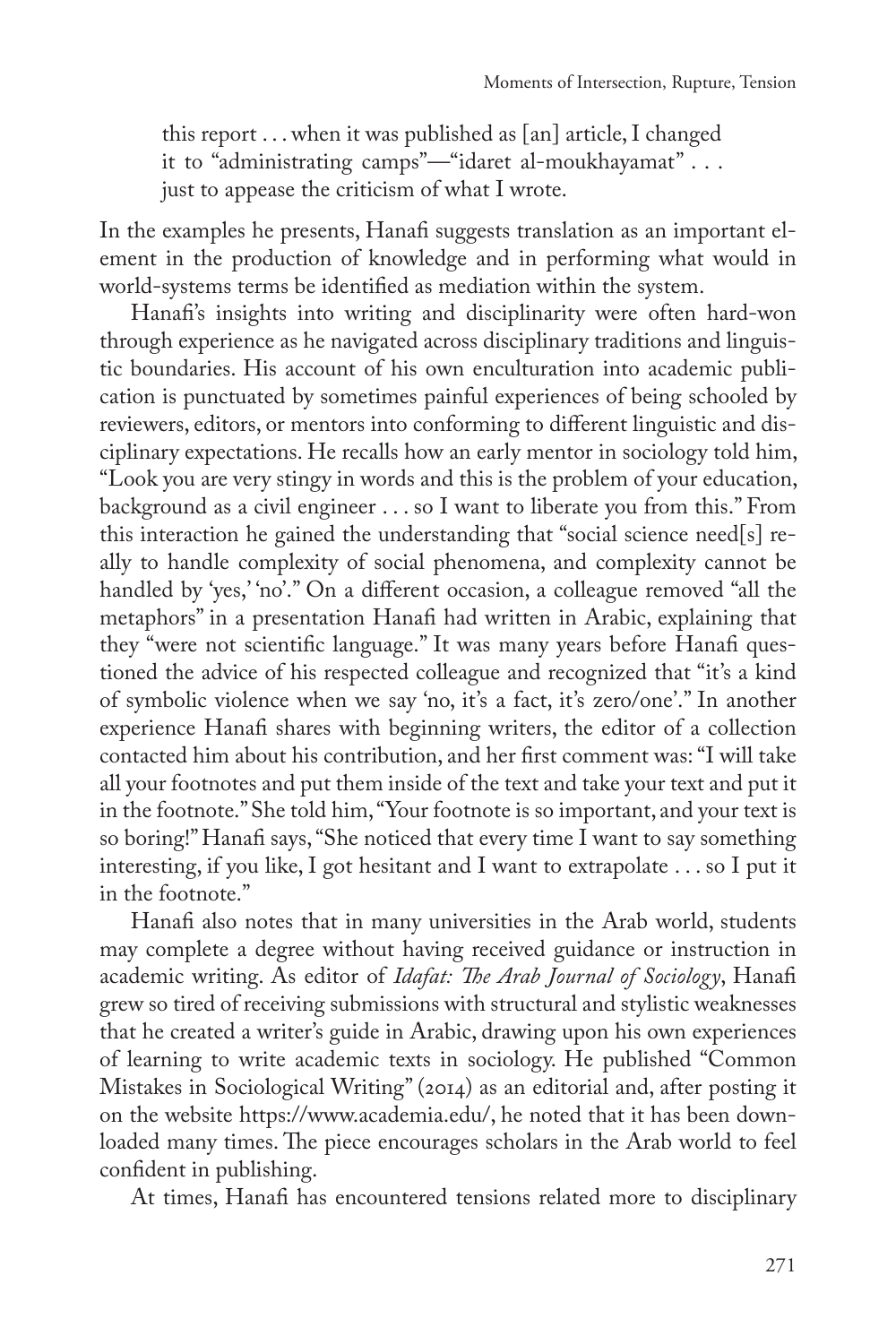bodies of shared knowledge or biases in a field, rather than languages per se. "This sometimes bring headache," he notes, "but really this is how I see science progress—I mean with controversies." For example, one of his efforts to publish an article in an American journal was not successful because it was based on literature central to European scholarship but failed also to mention authors on the subject who were more well-known in the United States. Hanafi also notes that "We never say sufficiently that academia in the West can also bear its political biases." As evidence of this, he recounts his experience of publishing an article critical of the way that Human Rights Watch reported rights violations in Palestine. After being reviewed by two English language journals, each of which circulated it to several referees, the article was rejected. It was eventually published in French and in Arabic but has never appeared in English. For Hanafi, this is "a pity" because the audience that needed to hear his criticism became less likely to hear it. He is committed to diversifying his audiences even to the extent of courting controversy.

While recognizing that disciplines originated historically in colonialist enterprises, Hanafi considers attempts to decolonize knowledge by directly rejecting core disciplinary traditions a trend that "had led nowhere." He aspires to follow the wisdom of Abd al-Qahir al-Jurjani, an Iranian linguist of the tenth century, who believed that "language has a lot of potentiality [in] resolving problems." As Hanafi explains al-Jurjani's ideas:

You keep interpreting the sacred books . . . and the language will enable you more and more to understand social actors, what kind of meanings they put for . . . their actions. The meanings go beyond the vocabulary you have. So, stretch your language . . . and language will end up by bridging. . . . This way, I keep the social science immune from too much normativity . . . and the language will do the miracle of bridging.

Finally, for Hanafi, "writing is part of the research method." "It's not something you do once your field work is over," he says, "not once you say 'look the scientific part is done' and now it just a kind of dull translation of factual things you observed, you quantified et cetera into a language that is accessible to public or 'jargon-al' for your peers."

#### Sirène Harb

Sirène Harb grew up in Lebanon during the civil war, studying at AUB before going to the United States to earn her doctorate. Her academic field is American and comparative literature. In her interview she tells her personal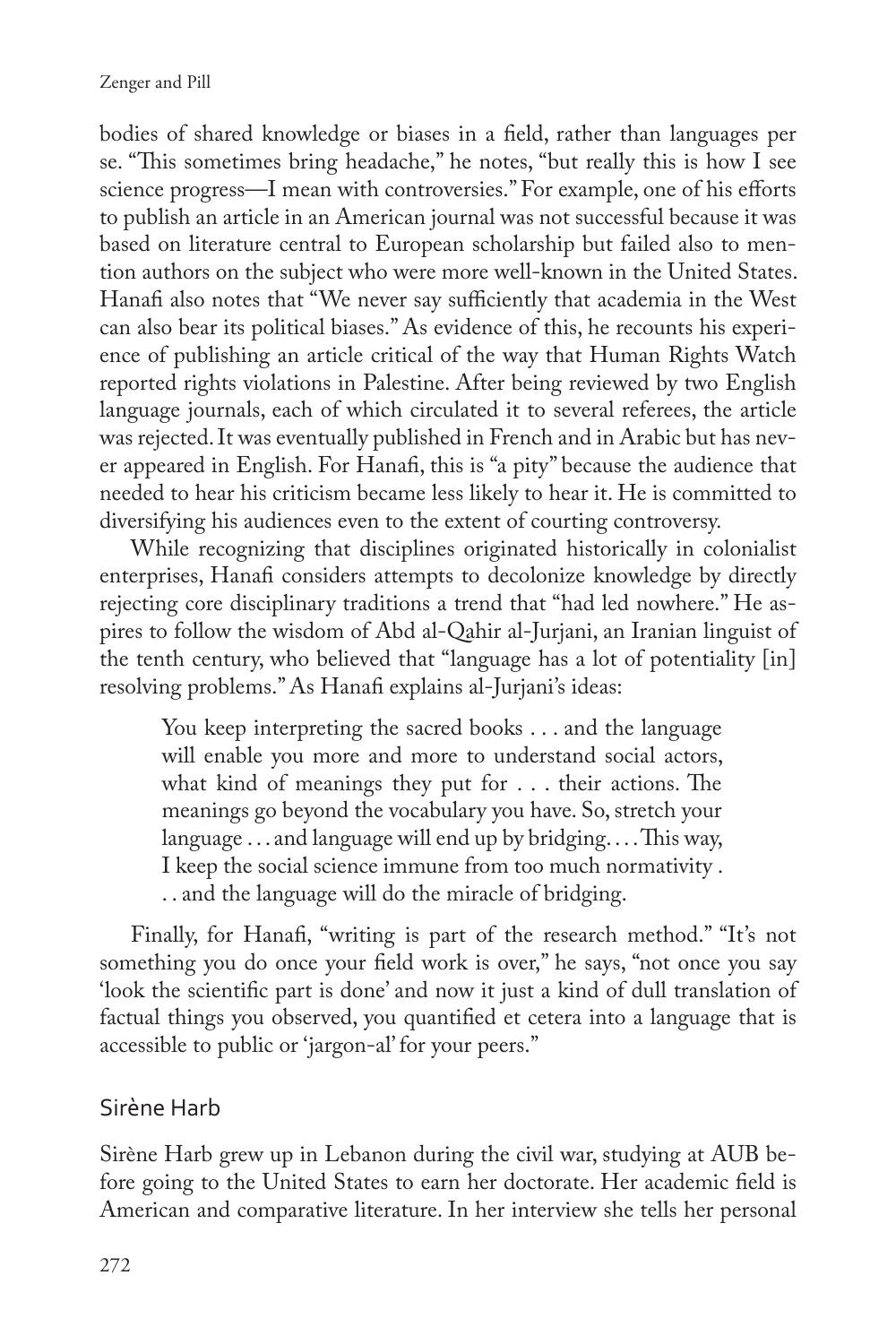story, reflecting on her development as a writer in three languages and as an academic. This educational and professional history makes it clear that Harb inhabits the semiperiphery. She is conscious of disciplinary and institutional pressure affecting what and how she writes and recognizes a tension between her individual goals and externally imposed requirements: she asks, "Why am I putting so much effort for something that has no guaranteed result?" This feeling is familiar to many academics, but we suggest that it is a particular feature of the semiperiphery if scholars in this context are sensitive to their situation, as Harb is, having awareness of the acceptability of the range of options available as well as of the obligation to conform to assumed norms of the core. Harb's experience of being educated and becoming an academic in a semiperipheral context—multilingual and culturally diverse—makes her valuable as a teacher and academic mentor, to nurture others growing up in the same context.

On the topic of tensions between compliance and creativity, Harb recounts two childhood memories which anticipate her experience as an academic. She grew up using Arabic at home and French at school; she enjoyed reading and writing poetry. When she showed examples of her poetry in French to her schoolteachers, she was told they didn't rhyme: "for them this was the most important thing, and I saw with one of them, she had divided the verses into like stressed, unstressed syllables." Harb now sees the criticism as an "early insight into the difficulties also that I will be facing as a writer who does not necessarily want to follow these commonly accepted rules, except when they make sense to them."

Her second account concerns practicing *analyse de texte* at school, a task Harb enjoyed: "very often I could get away with not answering it the way it should be . . . by justifying why is it that it would be more important or more interesting to look at it in a different way." However, as end-of-school exams approached, she was instructed to keep to what was expected in order to pass. Harb presents this imposition positively, as a realization that she must take account of her audience, "the imagined examiner . . . a projected figure."

Now, as an academic writer, Harb writes literary criticism, enjoying its challenges "up to a certain point." She notes how disciplinary expectations are moving away from a primary focus on the text towards theory and context. She teaches her students that academic writing is an intervention in an ongoing conversation but is conscious how growing specialization and the variety of analytical tools available make any intervention increasingly difficult for novices, and for herself. Harb states, "the challenge is really about negotiating the boundaries of what you know is wanted from you and what you want to really put in . . . a piece of analysis", which reflects her reported childhood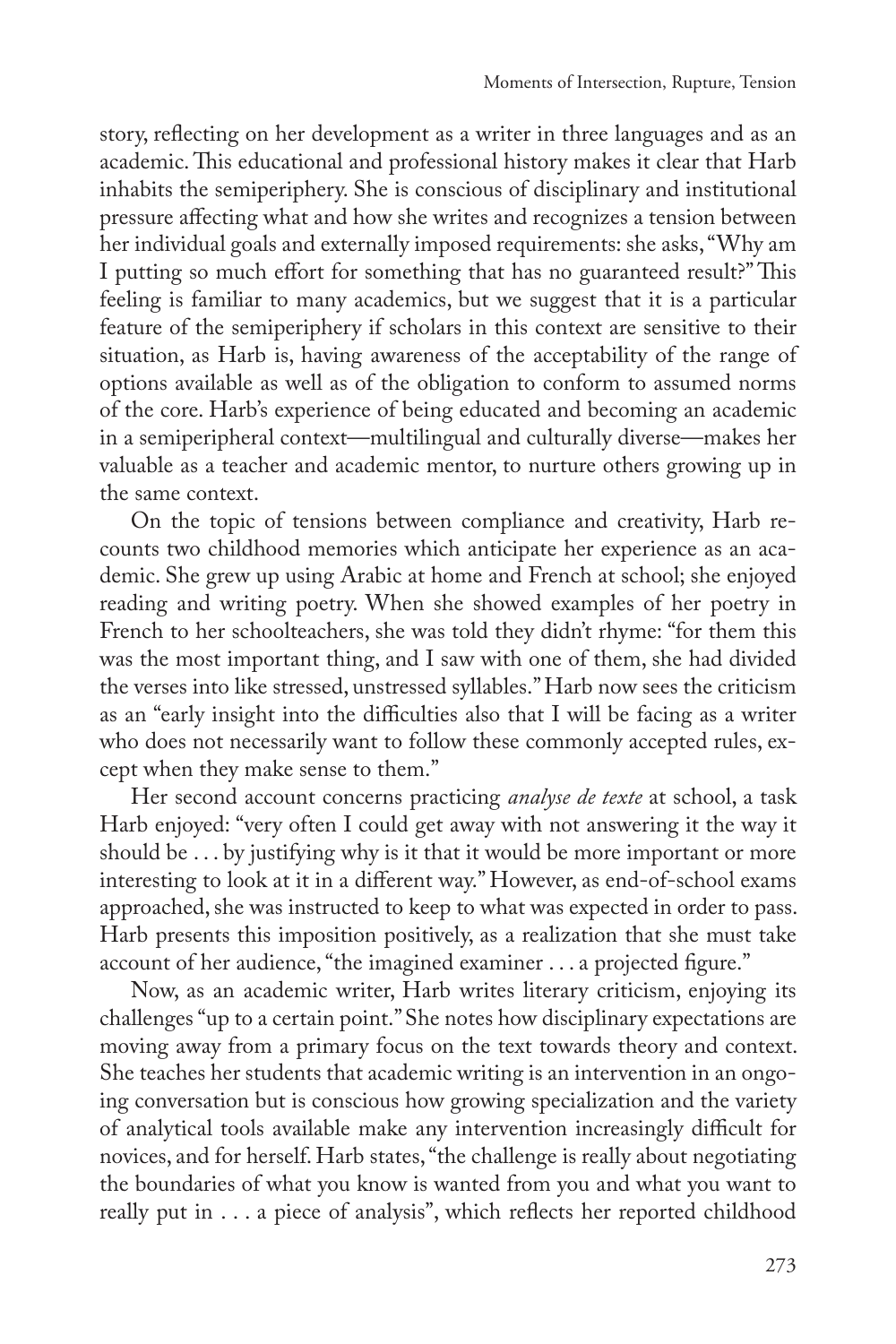experiences. She contends that "we cannot make it work if we have to stop at every term that we use and say 'oh but I have to qualify'" and asks "what's the margin that I have? how much can I negotiate?"

In her interview, Harb notes that she sometimes questions why she writes "except that this is part of the requirements of the profession" and indicates that her creativity is limited by these constraints. She explains how the imagined voice of the reviewer or reader can affect this obligation to be a productive writer—the consequences of what this voice says "could be very positive but also extremely debilitating", leading to the loss of one's voice in the disciplinary conversation and, potentially, even to the loss of one's job: "there is no place of safety . . . [without] tenure or . . . a certain system that would allow for productivity to take its time." Harb feels that institutional requirements often do not align smoothly with the creative path: "you start projects, but they don't materialize in the way . . . that's institutionally readable or legible."

Such tension—recognizable to all academics—is brought into sharp focus viewed through the lens of the semiperiphery. An individual's creativity seems dampened due to inflexibility imposed from elsewhere, and the scholar must learn how to deal with this dilemma. A positive consequence of this experience is that the scholar is then well placed to help others deal with similar challenges. Harb came late to English, as a medium of her education and then as an academic discipline in English literature. In her interview, she reflects on how she has learned to do what she does. Being able to reflect in this way allows her to draw on her own experience to help others following a similar educational path. Again, this is not a feature exclusively of those in the semiperiphery; however, the context can be seen to promote a capacity for reflection in some of its inhabitants, including Harb, which allows them to serve effectively as educators and mediators in their situation.

Through the biography in her interview, we can reflect on Harb's relationship with English as a language and subject of study through her education in Lebanon, posited as a location in the semiperiphery. She first experienced English in school as a second foreign language (after French). She describes first engaging with writing in English in the communication skills programme when she entered AUB as an undergraduate majoring in biology, which was planned to provide a "day job" to support her creative writing. She appreciated the structured and clear approach to writing that was taught: "I really loved the straightforwardness of the English texts that I was reading." English writing is an object of study for Harb—"a relationship with ideas" in contrast with her personal, instinctive connection with writing in other languages. She chose to study English (rather than French) literature to avoid losing the intimacy of her relationship with French while also recognizing a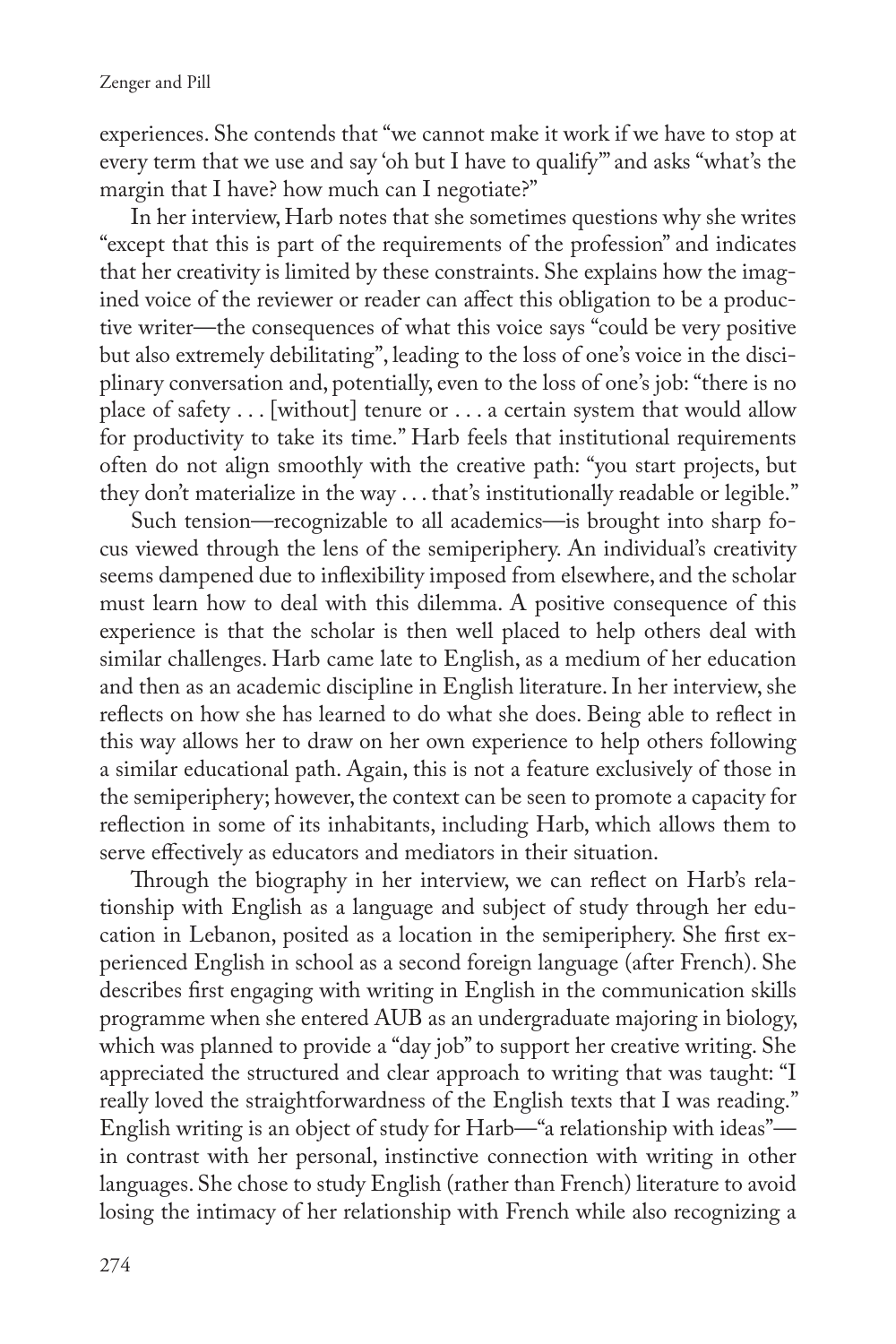"freedom to speak [which] can say much more than one would expect it to" through studying texts in a new language.

Coming to teach English writing skills to Lebanese students during her career, Harb draws on her experience of consciously learning how to write in terms of processes (e.g., free writing) and labels (e.g., topic sentences), encouraging her students to "observe how you build knowledge personally also, your process of knowledge building", as she did. The approach has received positive feedback and indicates the importance of students seeing how their teacher succeeded on an educational and developmental journey that they recognize as like their own. Harb also talks with her literature students about how they might be able to intervene in the academic conversation by starting from their own experience. She reminds them that "this author himself herself, they were in your shoes some time ago." This capacity for self-reflection and empathy makes Harb a valuable educator in a context where she shares the background of many students.

Harb is working out the challenges of her discipline on a daily basis. She is consequently well-placed to educate and support students at AUB. What concerns her is the possibly limited extent of her employing institution's recognition of the need for such "local" expertise, while it prioritizes the emulation of characteristics of the core.

#### Salma Talhouk

Salma Talhouk is a professor in the department of landscape and ecosystems management. Her research has moved from purely scientific investigations to a more social science approach to studying ecology and landscape. In Lebanese schools, she was educated in French, Arabic, and English. During her doctoral training in landscape horticulture, which she undertook in the United States, Talhouk specialized in molecular fingerprinting.

In her account of her work as a scientist engaged in her community, Talhouk shows that she has been led to wrestle with her disciplinary identities and to invent or adopt unfamiliar modes of researching and writing. Her literate abilities in French, English, and Arabic have all been necessary to the new directions her academic work has taken, deployed according to the needs of the work.

When Talhouk returned to Lebanon to take up an academic position, she set up a laboratory and continued her scientific research. She reports experiencing a turning point in her work in mid-career:

I felt like I had to make a decision about my life, not my work, which is that I know I can do the research and publish, but at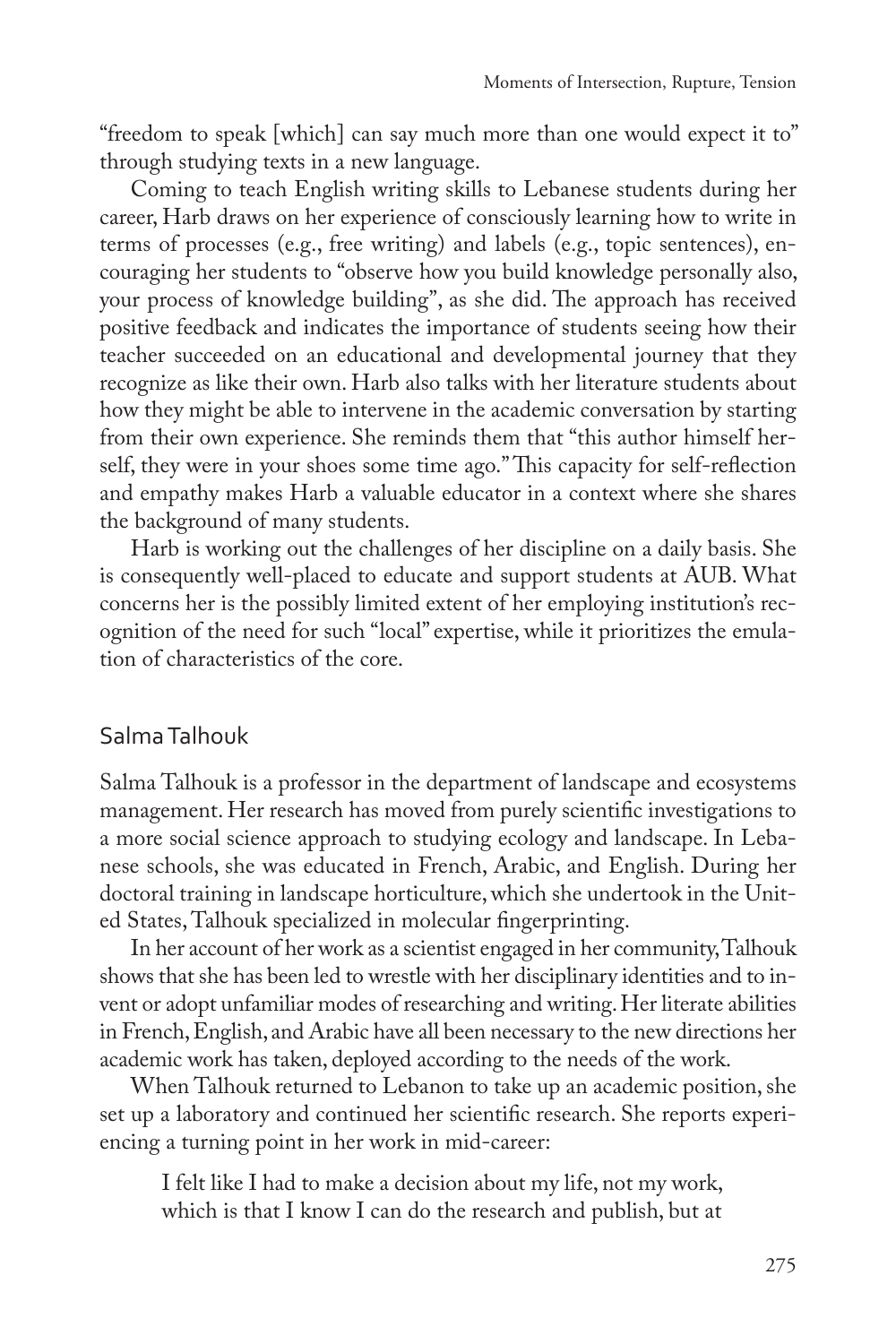the same time, I know that it's useless for the country. Because, for example, I would collect different olive trees or pistachio trees and I will do the molecular fingerprinting, but then I know that these trees are going to be destroyed and cut because of the social set-up.

She dismantled her laboratory and sought to continue her work in innovative directions. She recognized that her action represented a risk in terms of her academic career: "In spite of the fact that we have promotion and tenure pressure and all these things, I decided to go with my gut feeling." She says, "As an academician, I feel that our duty is to serve the society."

Reflecting on the deep specialization that is encouraged and rewarded in academic fields, Talhouk comments, "If you look historically about people, they tell you 'he used to be a physician, and a plant expert, and a poet, and a painter, and this and that' and it was not strange to do many things. Now, it's strange to do many things, and this is . . . it doesn't work in developing countries *not* to do many things." She observes that "it's sad that people have to fit you into a discipline, because when you are in a developing country at least, you just respond to what's around you, and you do what needs to be done."

Since moving away from strict laboratory investigation, Talhouk's work has taken two main directions. On one hand, she has invested her energies in a range of projects that address the general public on matters related to the environment. She established an academic centre for nature conservation research and communication to sponsor projects. One project sponsored by the centre she describes as "participatory mapping" of biodiversity, where "people can do a self-assessment in their own villages", a process completed by 80 villages to date. Her work in this direction also includes several publications. She has written a children's book in Arabic called *The ABCs of Nature* (2017). Another book project she developed, *Trees of Lebanon* (Talhouk et al., 2014), is a bilingual illustrated guide to local trees. This project is unique in that the trees are described and named from the perspective of the knowledge and language of nature of the region. Talhouk's aim was to foster people's sense of connection with nature and encourage their investment in reforestation projects. She had noted that "if they don't feel that these trees are part of their history or their heritage, why would they connect?" In the book, she "tried to find, to create the story that links us. And it wasn't easy, because all the information is produced in Europe and the US."

Her work has also turned towards new kinds of academic research, disseminated through conferences and academic publication. She studies "people and their perception and attitude towards nature and conservation." As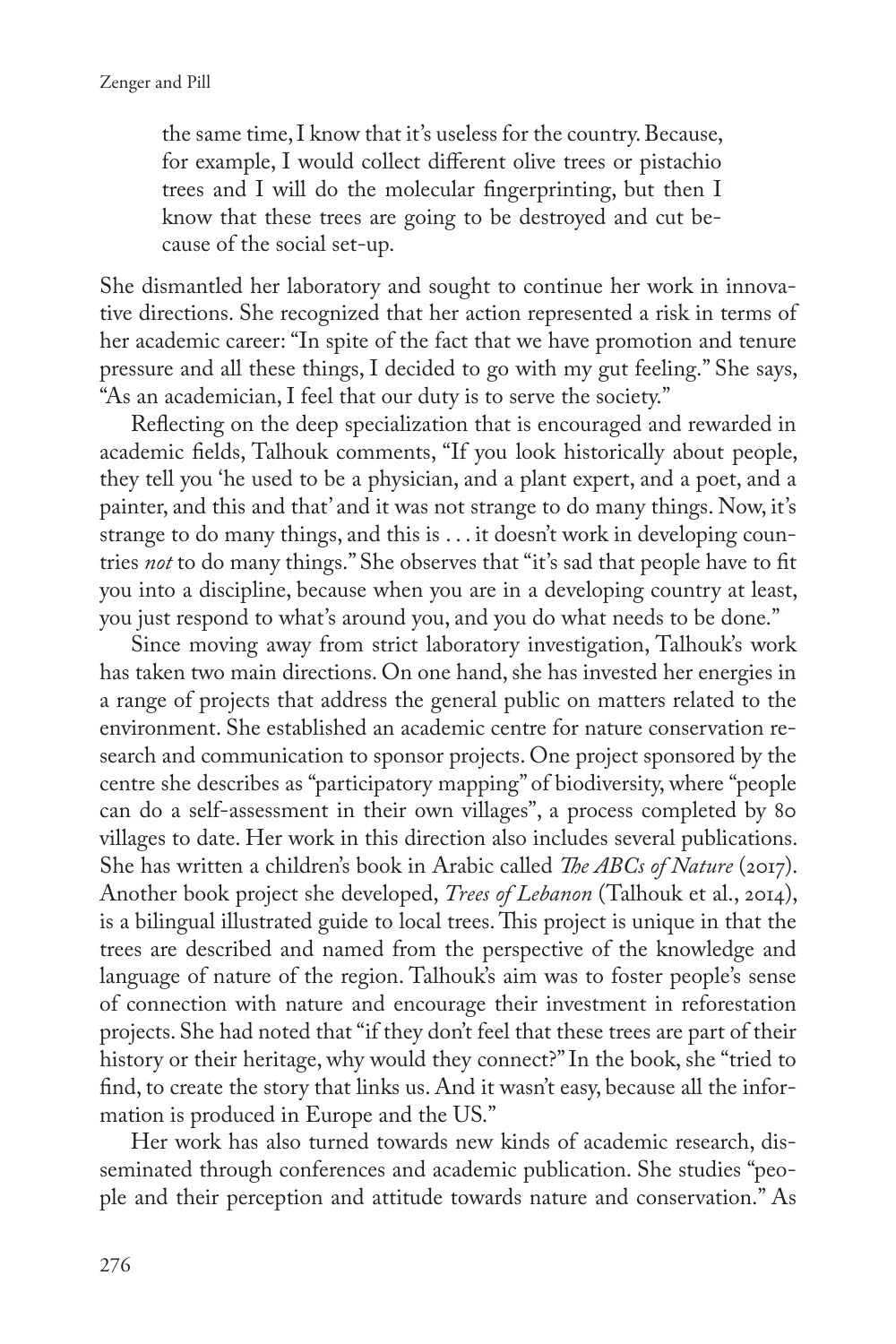her work moves away from pure science towards sociological studies, she says "I'm like still a student in this other field that I have decided to go into, which I don't know what it is." Her previous training did not prepare her in the methods she needs to follow, or in how to write about her findings. She often feels that her work is "between the cracks" of different disciplines. "It's starting to shift, but it's very difficult," she says.

Her approach to conservation is also critical of practices that are currently in place. For example, reforestation projects, which she suggests should be managed by rural inhabitants themselves, are actually "run by NGOs. Millions of dollars. Proposals. And funding. I don't know what. And media. If I donate, I want to see the tree, I want to see the forest, the billboards, et cetera. And it's like going against what I think it should be."

Language occupies an important dimension of her current research, as she seeks to name places and refer to nature in the terms that reflect connections of local populations with nature. Discussing nature reserves, she says they often have names understandable to an international scientific community, but "before it wasn't like this. It was an area, a place. It had a name . . . sometimes it had the name of (the plant) [but] sometimes it had like 'the Valley of the Mosquitoes'—it was a *place.*"

The issue is that when you think about the connection of people with nature, the language also is a major issue, because if you say "biodiversity" it's a common thing: "biodiversity." People say it. But in Arabic, it sounds very scientific. And then "nature" you can say "nature" or "environment"—it's different. I felt that maybe what I want is to ask people, "what do you call that?" and see what they call it. And then I use what they call it. . . . [In] one of the surveys I did . . . I asked them "where is nature?" So, a lot of them said "in the olive groves." So, for them, cultivated terraces are nature. So, this is rural (nature). We cannot say that nature is only the protected areas.

Talhouk chafes at how academic work is evaluated. In her own experience, the evidence-based projects she works on do not fit easily into conventional measures of academic production. She notes:

It's really intriguing that it takes much more effort to relay information to the general public but there is no way that it is evaluated. It looks like outreach, service. It's not looked at as anything that is important, but I am doing it all the time . . . I feel this is serving the society.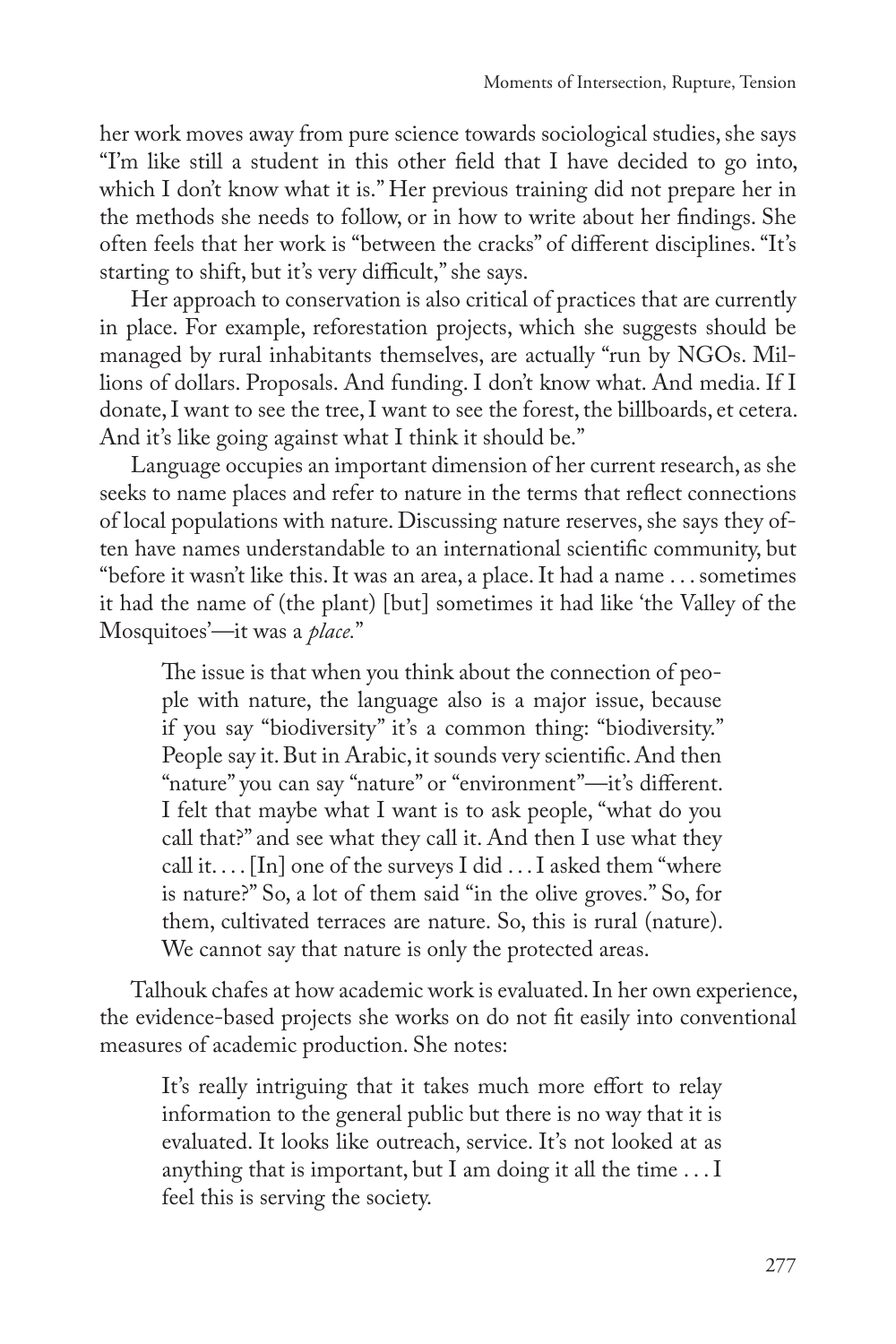### Discussion and Conclusion

Our aim in this study has been to pose questions about how we conceptualize writing in the disciplines when viewed from the perspective of world-systems analysis. We have sought to illustrate how some scholars' work is specifically shaped by their own sense of semiperipheral location. Those who recognize semiperipheral characteristics in their location may gain particular insight into how the core operates and be well placed to recognize behaviours and assumptions in the core that otherwise remain tacit. This sensitivity may cause them to challenge such behaviours and assumptions; it may also make them astute teachers and academic mentors for new scholars joining their context.

For the four other academics who participated in our original project, but are not presented in our analysis, the tensions we attribute to semiperipheral location are not evident in their interview responses, and we must consider why this is so. As noted, our data were not collected with the intention of investigating our participants' relationships with their working context, assuming it to be in the semiperiphery. While general topics were suggested to participants, they were not asked to respond on set themes, and the scope of the interview was unconstrained. Each interview therefore followed its own path. We cannot know whether an interviewee who did not talk about issues that relate to the semiperiphery would never do so; indeed, they may have strong opinions that simply went unexpressed during the interview. Based on our existing data, these four other participants do not view themselves as in a different situation from others in their discipline, wherever they may be based. They recognize that there may be some drawbacks to working at an institution in the semiperiphery, but these do not have a fundamental impact on what they can achieve. For example, the scientist recognizes practical limitations, such as needing government permission to import special laboratory supplies, but is able to work around such problems without compromising her research with international collaborators.

The four scholars whose interviews we did not represent in this chapter are connected globally and work globally, each seeing their own field of study as a shared, international endeavour. Their academic training was within this network, and they continue to engage with the core regardless of physical location. Two participants in particular, a linguist and an anthropologist, also recognize that working at AUB ideally situates them to undertake the particular research and teaching they are most interested in. Their working context provides access to data that they use to contribute to a global disciplinary conversation. This is different from the relationship described by Salma Talhouk, where the work of an academic researcher in "a developing country"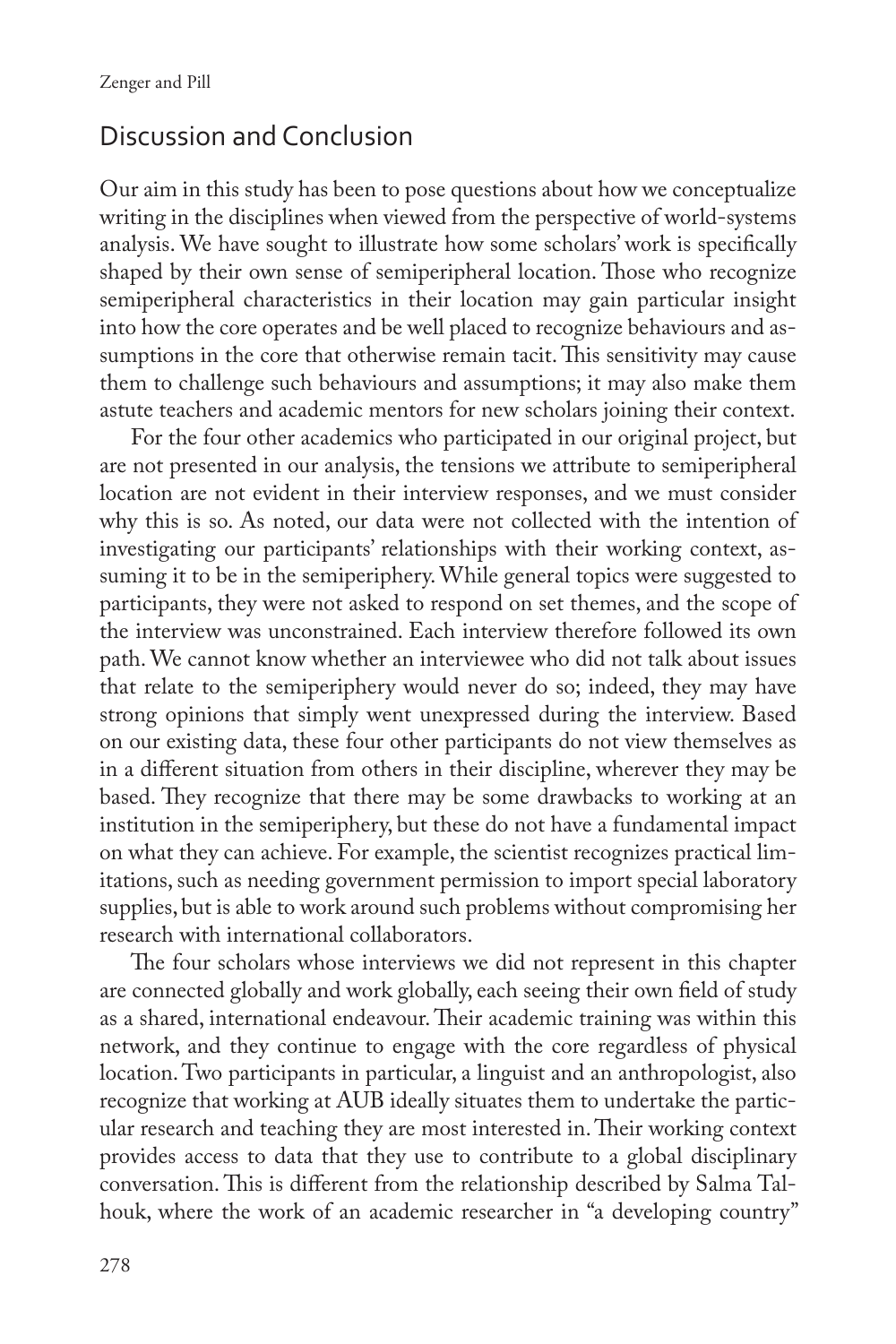cannot resemble a colleague's work in a core context, because scholars outside core contexts must "do what needs to be done." She asserts a fundamentally different position for herself in relation to a broader discipline. Although it was materially possible for her to conduct the same research that a scientist in "the Midwest" conducts, to do so made no sense to her. Similarly, Sari Hanafi's research challenges both basic disciplinary assumptions in his field and conditions of social research in this region. To explain this range of evidence, we return to the principles of world-systems analysis, which state that categories of core, periphery, and semiperiphery are not territorial locations and are not static; instead, they are formed by relations across locations. Based on this principle, it is likely that scholars in the same institution or nation will experience a particular location differently: for some it will have characteristics attributed to the semiperiphery and for others it will operate like an institution in the core.

Bringing the interview data into focus through the lens of the semiperiphery discloses how a scholar's sense of their relationship with their discipline may play a significant role in intellectual understanding, scholarly production, and participation. It allows the semiperiphery to be characterized in the way articulated by Bennett (2014), as "a place of tension . . . effervescent with possibilities, allowing dominant attitudes to be challenged and new paradigms to arise" (p. 7). Much core-periphery literature has focused on material conditions and issues around the language of knowledge production for publication, although researchers may also indicate that they recognize some of the broader disparities that a world-systems analysis perspective has foregrounded in our own study (e.g., and somewhat controversially, Hyland, 2016). However, the experiences related by our participants show how a semiperiphery context can also represent challenges to core disciplinary assumptions, disciplinary boundaries, or institutional practices, especially related to scholar evaluation.

As teachers of academic writing who work with students and faculty members in many fields, we are led to conceptualize disciplinarity and the roles writing plays in creating and sharing different areas of knowledge. Like the work of Gere et al. (2015) and Tusting and Barton (2016), our analysis in this paper urges us to be conscious of the variations within and across disciplines, and to understand disciplinary practices as shaped by a complex of factors including material and socio-political ones. The ruptures and tensions we have highlighted in our interview data are played out at the level of disciplinarity. These scholars' accounts strongly reaffirm the centrality of writing in performing disciplinary knowledge. At the same time, however, writing is also represented as a site for contesting what are often deeply rooted config-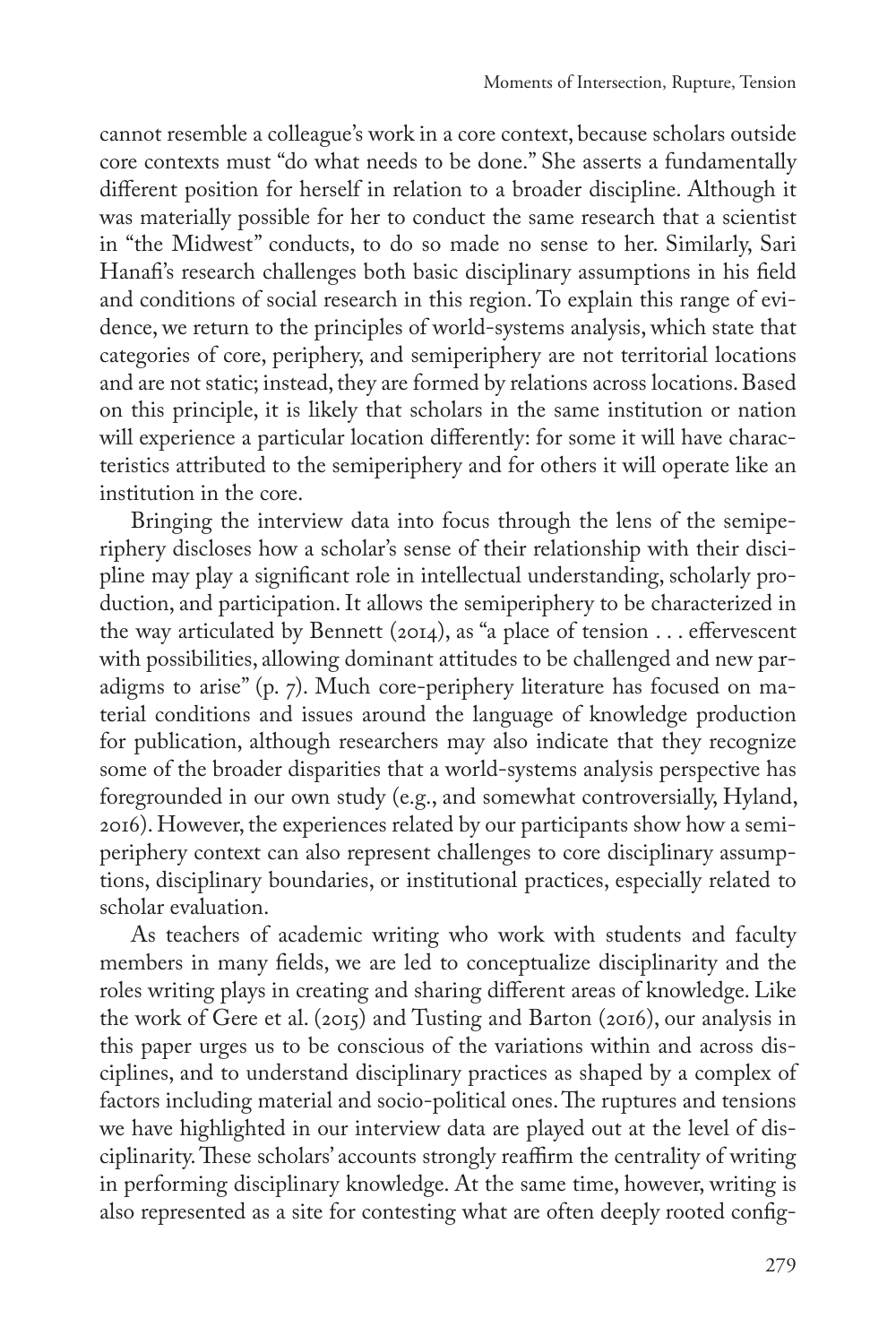urations, for working out tensions within a discipline, and for challenging the values and approaches of that discipline.

Wallerstein (2016) insists on framing world-systems analysis as an analytical approach, not a theory with the sense of closure a theory implies. He prefers his approach to serve as a means to continue probing the complex relationships between the social, the cultural, and the political domains that have been difficult to link together, assigned as they are to their own disciplinary spaces. The interconnections and interdependencies between core, periphery and semiperiphery posited by world-systems analysis suggest that disciplinary work in any location can be queried through this approach. This framing suggests questions that may be useful for all teachers of academic writing and scholars to consider. We have drawn these from our initial engagement, through this paper, with some concepts from world-systems analysis in the field of academic and disciplinary writing:

- How do I see myself situated in core-periphery terms? Would this look different from someone else's perspective? How do I present myself to those I teach and mentor?
- Have I considered my academic role in terms of my relationships with core and periphery and with a globalized academia?
- Where do I look for exemplars, good practice and professional expectations?
- To what extent am I aware of tension between institutional or disciplinary expectations and my own goals or the goals of my students?
- What affordances does my working context give me that I might contest core expectations and assumptions?

Naturally, each of us will respond differently to these questions depending on our professional context and perspective, and no claim is made of there being "correct answers." The views of the four scholars presented in this paper indicate some of the many dimensions along which we might place ourselves with our own responses. Sirène Harb questions what is currently valued in her discipline while concurrently working to help her students join that same disciplinary conversation. Saouma BouJaoude consciously aligns his research to appeal to institutional and disciplinary orientations towards the core. Salma Talhouk challenges the conventional focus of academic effort and production, as she seeks to situate her work and create local impact. Sari Hanafi does not shy away from controversy as he pushes disciplinary boundaries, skillfully adapting his writing to reach non-academic audiences. While the complexity and contradiction of these positions might be seen as symptomatic of a particularly complicated, and sometimes testing, semiperipheral context, we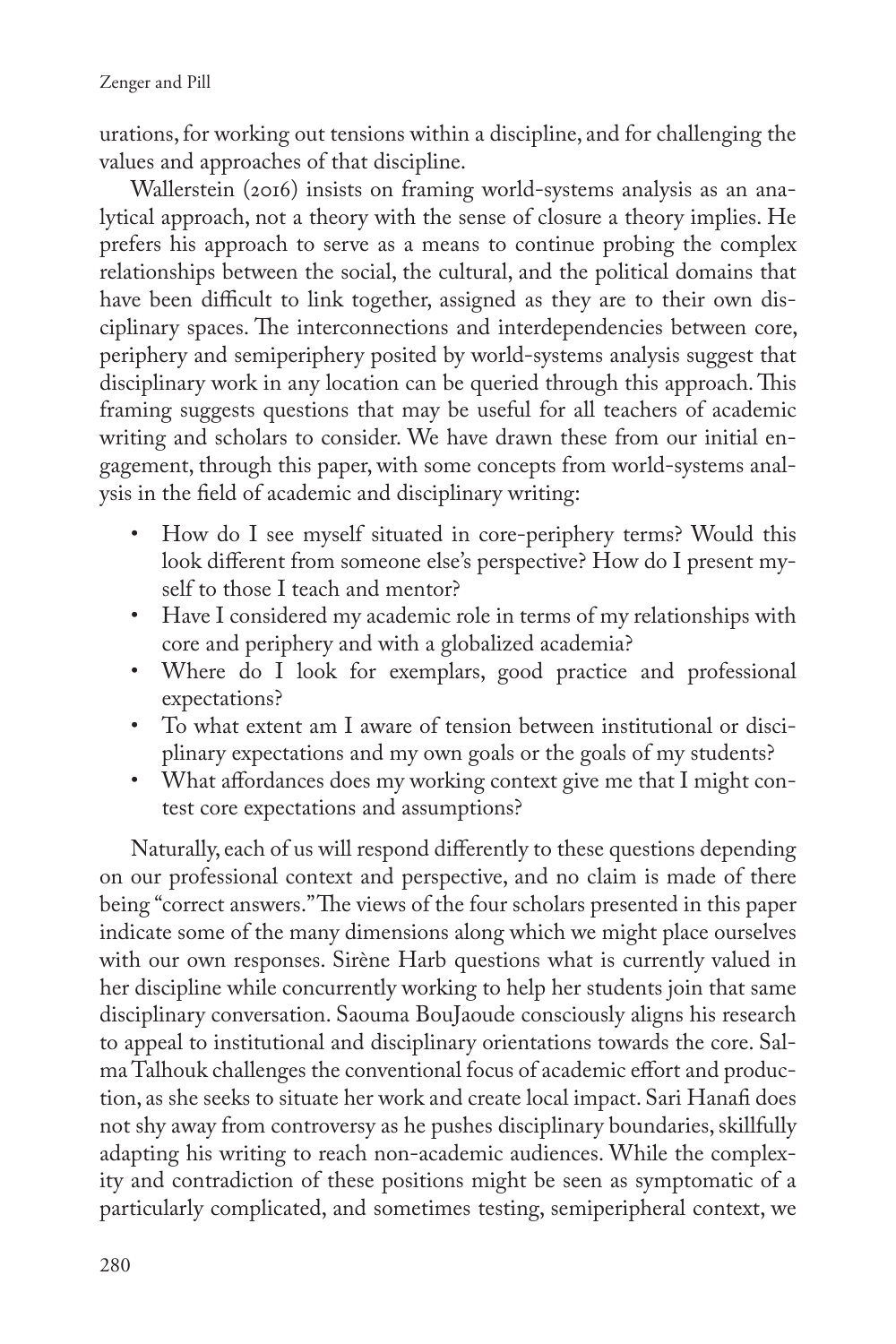should not be surprised if our own reflections on the questions set provoke similarly challenging and critical perspectives, whether we locate our work in a core, peripheral, or semiperipheral situation.

# Acknowledgments

We are indebted to our eight research participants and colleagues for their expert insight, generosity, and patience. We are grateful for funding for this project through a Scholarship of Teaching and Learning grant from the Center for Teaching and Learning at the American University of Beirut (2016-2017).

# References

- American University of Beirut. (2019). American University of Beirut: Facts and figures 2019. [https://www.aub.edu.lb/AboutUs/Documents/Facts-](https://www.aub.edu.lb/AboutUs/Documents/Facts-Figures-2019.pdf%20)[Figures-2019.pdf](https://www.aub.edu.lb/AboutUs/Documents/Facts-Figures-2019.pdf%20)
- Anderson, B. S. (2011). *The American University of Beirut: Arab nationalism and liberal education.* University of Texas Pr is envisaged is an ess.
- Babones, S. J., & Chase-Dunn, C. (Eds.). (2012). *The Routledge handbook of worldsystems analysis.* Routledge.
- Bazerman, C., & Paradis, J. (Eds.). (1991). *Textual dynamics of the professions: Historical and contemporary studies of writing in professional communities*. University of Wisconsin Press.
- Bennett, K. (Ed.). (2014). *The semiperiphery of academic writing*. Palgrave Macmillan.
- Canagarajah, A. S. (2002). *A geopolitics of academic writing*. Pittsburgh University Press.
- Esseili, F. (2017). A sociolinguistic profile of English in Lebanon. *World Englishes, 36*(4), 684-704. <https://doi.org/10.1111/weng.12262>
- Flowerdew, J., & Costley, T. (Eds.). (2017). *Discipline-specific writing: Theory into practice*. Routledge.
- Gere, A. R., Swofford, S. C., Silver, N., & Pugh, M. (2015). Interrogating disciplines/disciplinarity in WAC/WID: An institutional study. *College Composition and Communication, 67*(2), 243-266. [https://www.jstor.org/](https://www.jstor.org/stable/24633857) [stable/24633857](https://www.jstor.org/stable/24633857)
- Hanafi, S. (2014). Al-Akhta' al-sha'i`a fi kitabat makalat al-baḥth al-ijtima`i [Common mistakes in sociological writing]. *Idafat: The Arab Journal of Sociology, 26-27*, 6-11.
- Hyland, K. (2016). Academic publishing and the myth of linguistic injustice. *Journal of Second Language Writing, 31*, 58-69.<https://doi.org/10.1016/j.jslw.2016.01.005>
- Lillis, T., & Curry, M. J. (2010). *Academic writing in a global context: The politics and practices of publishing in English*. Routledge.
- Orr, M., & Annous, S. (2018). There is no alternative! Student perceptions of learning in a second language in Lebanon. *Journal of Language and Education, 4*(1), 79-91. [https://doi.org/10.17323/2411-7390-2018-4-1-79-91](https://doi.org/10.17323/2411-7390-2018-4-1-79-91%20%20)